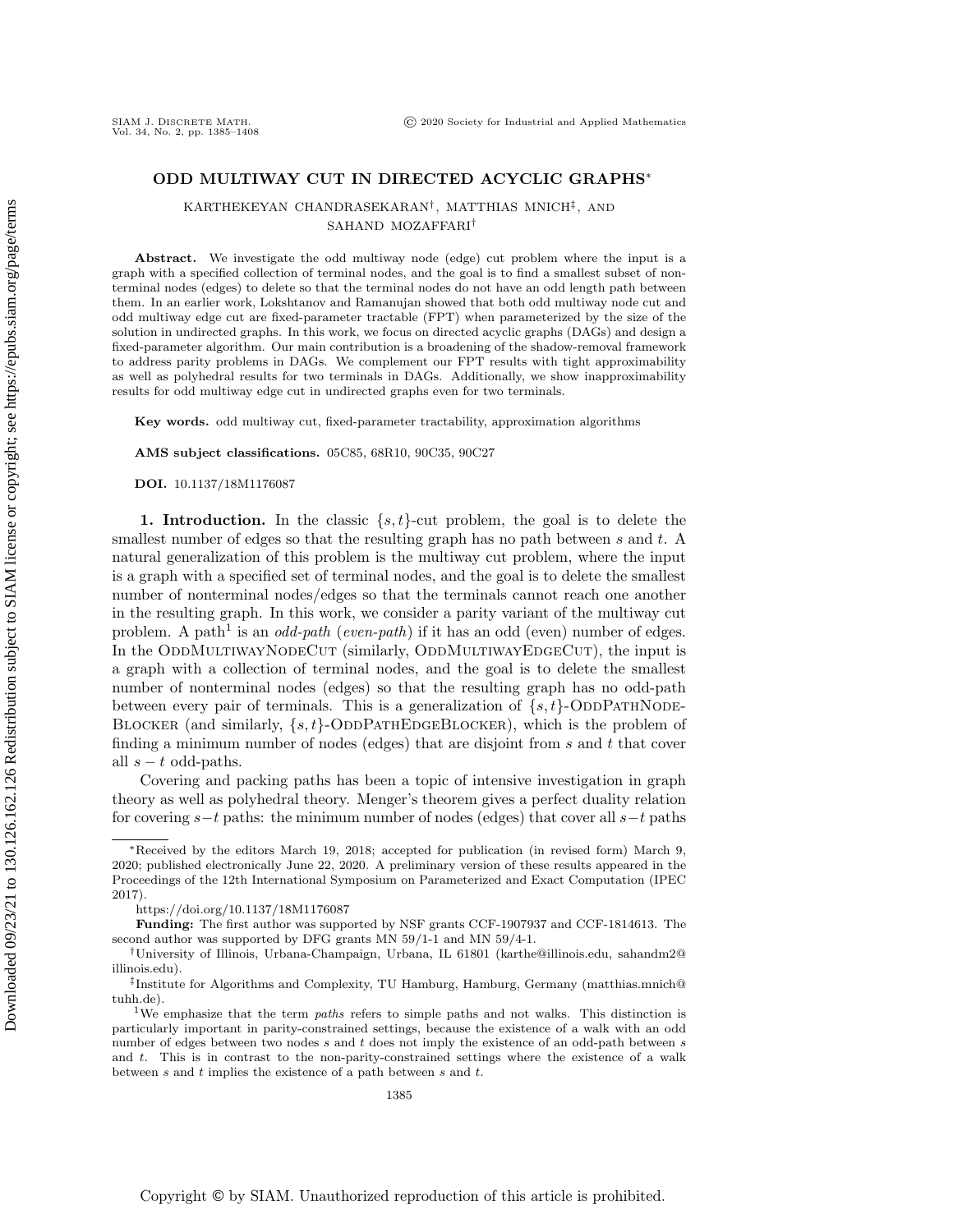is equal to the maximum number of node-disjoint (edge-disjoint)  $s-t$  paths. However, packing paths of restricted kinds have been observed to be a difficult problem in the literature. One special case is when the paths are required to be of odd-length for which many structural results exist [\[5,](#page-22-0) [12,](#page-22-1) [32\]](#page-23-0). In this work, we study the problem of covering  $s - t$  odd-paths and, more generally, all odd-paths between every pair of terminals.

Covering  $s - t$  odd-paths in undirected graphs has been explored in the literature from the perspective of polyhedral theory; see, e.g., Chapter 29 in Schrijver's book [\[32\]](#page-23-0). Given an undirected graph  $G = (V, E)$  with distinct nodes  $s, t \in V$  and nonnegative edge lengths, we may find a shortest length  $s - t$  odd-path in polynomial time. The shortest  $s-t$  odd-path problem can be reduced to the shortest  $s'-t$  even-path problem by adding a new source  $s'$  and connecting it to the old source s. Edmonds gave a polynomial-time algorithm for the shortest length  $s-t$  even-path problem by reducing it to the minimum-weight perfect matching problem [\[8,](#page-22-2) [9,](#page-22-3) [19\]](#page-22-4). However, as observed by Schrijver and Seymour [\[33\]](#page-23-1), his approach of reducing to a matching problem does not extend to addressing other fundamental problems about  $s - t$  odd-paths. One such fundamental problem is the  $\{ s, t\}$ -ODDPATHEDGEBLOCKER problem. Towards investigating  $\{ s, t \}$ -ODDPATHEDGEBLOCKER, Schrijver and Seymour [\[33\]](#page-23-1) considered the following polyhedron:

$$
\mathcal{P}^{\text{odd-cover}} := \left\{ x \in \mathbb{R}_+^E : \sum_{e \in P} x_e \ge 1 \ \forall \ s - t \text{ odd-path } P \text{ in } G \right\}.
$$

This leads to a natural integer programming formulation of  $\{ s, t\}$ -ODDPATHEDGE-BLOCKER: min  $\{\sum_{e\in E} x_e : x \in \mathcal{P}^{\text{odd-cover}} \cap \mathbb{Z}^E\}$ . By Edmonds' algorithm, we have an efficient separation oracle for  $\mathcal{P}^{\text{odd-cover}}$ , and hence there exists an efficient algorithm for optimizing over  $\mathcal{P}^{\text{odd-cover}}$  using the ellipsoid algorithm [\[11\]](#page-22-5). It was known that the extreme points of  $\mathcal{P}^{\text{odd-cover}}$  are not integral. Schrijver and Seymour [\[33\]](#page-23-1) proved a conjecture of Cook and Seb $\ddot{o}$  that all extreme points of  $\mathcal{P}^{\text{odd-cover}}$  are halfintegral. Schrijver and Seymour's work also gave a min-max relation for the maximum fractional packing of  $s - t$  odd-paths. However, their work does not provide algorithms for addressing  $\{s, t\}$ -ODDPATHEDGEBLOCKER. In fact, to the best of our knowledge, even the computational complexity of  $\{s, t\}$ -ODDPATHEDGEBLOCKER has not been addressed in the literature.

In this work, we undertake a comprehensive study of ODDMULTIWAYNODECUT and ODDMULTIWAYEDGECUT in directed acyclic graphs (DAGs). In addition to approximability, we focus on fixed-parameter tractability. Fixed-parameter algorithms have served as an alternative approach for addressing  $\mathsf{NP}\text{-}\mathsf{hard}$  problems [\[6\]](#page-22-6). A fixedparameter algorithm for a problem decides all of the problem's instances of size  $n$  in time  $f(k) \cdot n^{O(1)}$  for some computable function f, where k is some integer parameter. Fixed-parameter algorithms for cut problems have provided novel insights into the connectivity structure of graphs [\[6\]](#page-22-6). The notion of important separators and the shadow-removal technique have served as the main ingredients in the design of fixedparameter algorithms for numerous cut problems [\[2,](#page-22-7) [4,](#page-22-8) [26,](#page-23-2) [27,](#page-23-3) [28\]](#page-23-4). Our work also builds upon the shadow-removal technique for designing fixed-parameter algorithms but substantially differs from known applications owing to the parity constraint. Parity-constrained cut problems have attracted much interest in the parameterized complexity community [\[18,](#page-22-9) [22,](#page-22-10) [23,](#page-22-11) [31\]](#page-23-5) mainly due to their challenging nature: indeed, designing fixed-parameter algorithms for parity-constrained cut problems sparked the development of new and powerful techniques [\[10,](#page-22-12) [14,](#page-22-13) [15,](#page-22-14) [17,](#page-22-15) [18,](#page-22-9) [23,](#page-22-11) [31\]](#page-23-5).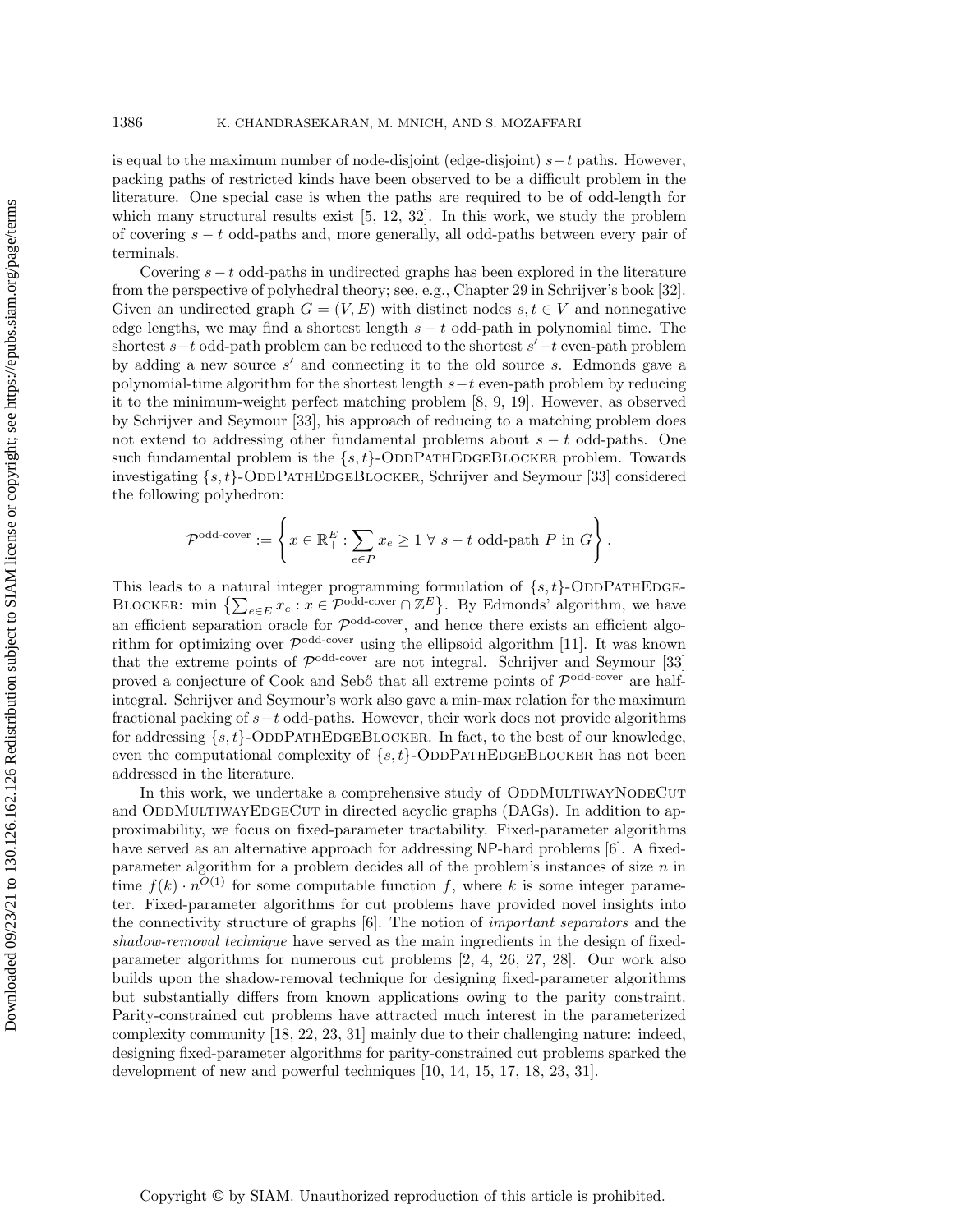1.1. Our contributions. The main focus of this work is the problem ODDMULTIWAYNODECUT in DAGs. Before describing the reason for focusing on DAGs among directed graphs, we note that problems ODDMULTIWAYNODECUT and ODDMULTIWAYEDGECUT are equivalent in directed graphs by standard reductions (e.g., see Lemma [A.1\)](#page-20-0). The reason we focus on DAGs as opposed to all directed graphs is due to the following fact: it is  $\text{NP-complete}$  to verify if a given directed graph has an  $s \rightarrow t$  odd-path (e.g., see LaPaugh and Papadimitriou [\[19\]](#page-22-4)). This fact already illustrates a stark contrast in the complexity between problem  $\{ s, t\}$ -ODD-PATHEDGEBLOCKER in undirected graphs and problem ( $s \rightarrow t$ )-ODDPATHEDGE-Blocker in directed graphs: while in undirected graphs, verifying feasibility of a solution to  $\{ s, t \}$ -ODDPATHEDGEBLOCKER can be done in polynomial time, verifying feasibility of a solution to  $(s \rightarrow t)$ -ODDPATHEDGEBLOCKER in directed graphs is  $\text{NP-complete.}$  However, there exists a polynomial-time algorithm for verifying if a given DAG has an  $s \rightarrow t$  odd-path (e.g., see Lemma [3.2\)](#page-14-0). For this reason, we restrict our focus to DAGs.

Our main contribution is the first fixed-parameter algorithm for problem ODDMULTIWAYNODECUT in DAGs parameterized by solution size  $k$ . We complement the fixed-parameter algorithm by showing NP-hardness and tight approximability results as well as polyhedral results for the two-terminal variant, namely problem  $(s \rightarrow t)$ -OddPathNodeBlocker, in DAGs.

In addition to the above results for DAGs, we also show NP-hardness and an inapproximability result for  $\{ s, t \}$ -ODDPATHEDGEBLOCKER in undirected graphs.

<span id="page-2-1"></span>1.2. Related work. We are not aware of any work on this problem in directed graphs. We describe the known results in undirected graphs. A simple reduction<sup>[2](#page-2-0)</sup> from VERTEX COVER shows that  $\{s, t\}$ -ODDPATHNODEBLOCKER in undirected graphs is NP-hard and does not admit a  $(2 - \varepsilon)$ -approximation for  $\varepsilon > 0$  assuming the Unique Games Conjecture [\[16\]](#page-22-16). These hardness results also hold for ODDMULTIwayNodeCut. The results most relevant to this work are that of Lokshtanov and Ramanujan [\[22,](#page-22-10) [30\]](#page-23-6). They studied an extension of ODDMULTIWAYNODECUT and ODDMULTIWAYEDGECUT that they termed as PARITYMULTIWAYNODECUT (and PARITYMULTIWAYEDGECUT)—the input is an undirected graph and two subsets of terminals  $T_e$  and  $T_o$ , and the goal is to find the smallest number of nonterminal nodes (edges) so that every node  $u \in T_o$  has no odd-path to any node in  $T_e \cup T_o$  and every node  $u \in T_e$  has no even-path to any node in  $T_e \cup T_o$ . Lokshtanov and Ramanujan designed a fixed-parameter algorithm for PARITYMULTIWAYNODECUT by reducing the problem to ODDMULTIWAYNODECUT and designing a fixed-parameter algorithm for ODDMULTIWAYNODECUT. However, their algorithmic techniques work only for undirected graphs and do not extend to the case of ODDMULTIWAYNODECUT in DAGs.

Lokshtanov and Ramanujan also showed that ODDMULTIWAYEDGECUT is  $\textsf{NP}$ -hard in undirected graphs for three terminals. However, their reduction is not an approximation-preserving reduction. Hence the approximability of ODDMULTIwayEDGECUT in undirected graphs merits careful investigation. In particular, the complexity of ODDMULTIWAYEDGECUT in undirected graphs even for the case of two terminals has not been addressed in the literature in spite of existing polyhedral work by Schrijver and Seymour [\[33\]](#page-23-1) for this problem.

Copyright © by SIAM. Unauthorized reproduction of this article is prohibited.

<span id="page-2-0"></span><sup>&</sup>lt;sup>2</sup>Given an instance G of VERTEX COVER, introduce two new nodes s and t that are adjacent to all nodes in G to obtain a graph H. Then a set  $S \subseteq V (G)$  is a vertex cover in G if and only if S is a feasible solution to  $\{s, t\}$ -ODDPATHNODEBLOCKER in H.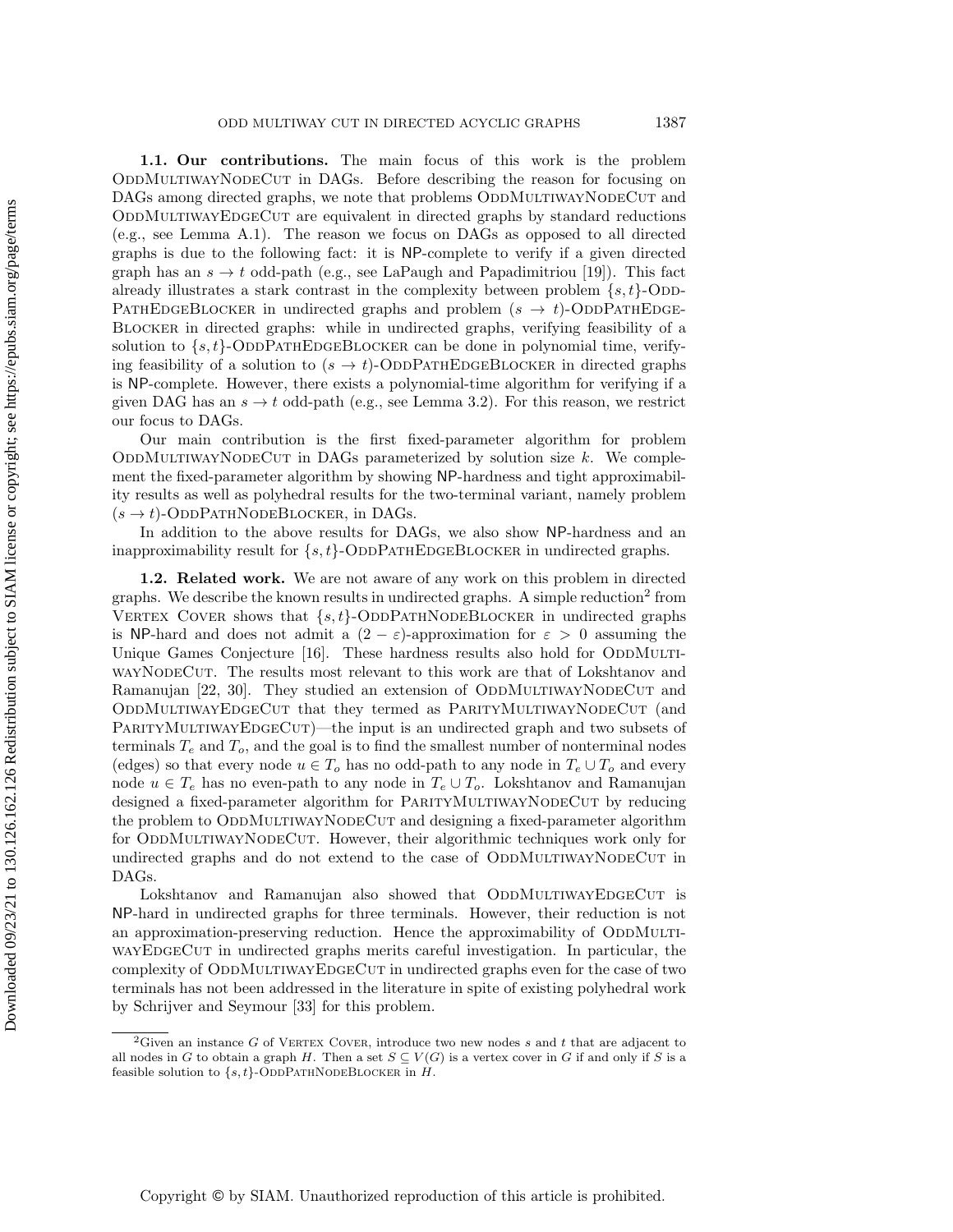### 1388 K. CHANDRASEKARAN, M. MNICH, AND S. MOZAFFARI

The subset odd cycle transversal problem (SUBSETOCT) generalizes the ODDMULTIWAYNODECUT problem in undirected graphs. Here, the input is an undirected graph  $G$  with a subset of vertices  $T$ , and the goal is to determine a smallest subset of vertices that intersects every odd cycle containing a vertex from T. Fixed-parameter algorithms for SUBSETOCT are also known in the literature [\[20\]](#page-22-17).

1.3. Results. Directed acyclic graphs. Recall that ODDMULTIWAYNODE-CUT and ODDMULTIWAYEDGECUT are equivalent in DAGs by standard reductions. Hence, all of the following results for DAGs hold for both problems.

<span id="page-3-0"></span>The following is our main result.

THEOREM 1.1. ODDMULTIWAYNODECUT and ODDMULTIWAYEDGECUT in DAGs can be solved in  $2^{O(k^2)} \cdot n^{O(1)}$  time, where k is the size of the optimal solution and n is the number of nodes in the input graph.

In order to prove Theorem [1.1,](#page-3-0) we exploit the acyclic property of the input directed graph to reduce the instance to an instance of ODD CYCLE TRANSVERSAL. In ODD CYCLE TRANSVERAL, the goal is to remove the smallest number of nodes to make an undirected graph bipartite. ODD CYCLE TRANSVERSAL is fixed-parameter tractable (FPT) when parameterized by the number of removed nodes. Our algorithm builds upon the shadow-removal framework to accomplish the reduction to the ODD CYCLE TRANSVERSAL problem. We view our technique as an illustration of the broad applicability of the shadow-removal framework.

We complement our fixed-parameter algorithm in Theorem [1.1](#page-3-0) with tight approximability results for the special case of two terminals. We refer the reader to Table [1](#page-4-0) for a summary of the complexity and approximability results. Unlike the case of undirected graphs where there is still a gap in the approximability of both problems  $\{s, t\}$ -ODDPATHEDGEBLOCKER and  $\{s, t\}$ -ODDPATHNODEBLOCKER, we present tight approximability results for both problems  $(s \rightarrow t)$ -ODDPATHEDGEBLOCKER and  $(s \rightarrow t)$ -ODDPATHNODEBLOCKER in DAGs.

Theorem 1.2. The following inapproximability and approximability results hold:

- <span id="page-3-1"></span>(i)  $(s \rightarrow t)$ -ODDPATHNODEBLOCKER in DAGs is NP-hard and has no efficient  $(2 - \varepsilon)$ -approximation for any  $\varepsilon > 0$  assuming the Unique Games Conjecture.
- (ii) There exists an efficient 2-approximation algorithm for  $(s \rightarrow t)$ -ODDPATH-NodeBlocker in DAGs.

We emphasize that our efficient 2-approximation algorithm for  $(s \rightarrow t)$ -ODDPATHEDGEBLOCKER mentioned in Theorem [1.2](#page-3-1) is a combinatorial algorithm and is not based on linear programs (LPs). We note that Schrijver and Seymour's result [\[33\]](#page-23-1) that all extreme points of  $\mathcal{P}^{\text{odd-cover}}$  are half-integral holds only in undirected graphs and fails in DAGs; see Theorem [1.3](#page-3-2) below. Consequently, we are unable to design a 2-approximation algorithm using the extreme point structure of the natural LP-relaxation of the path-blocking integer programming. Instead, our approximation algorithm is combinatorial in nature. The correctness argument of our algorithm also shows that the integrality gap of the LP-relaxation of the path-blocking integer program is at most two in DAGs.

<span id="page-3-2"></span>THEOREM 1.3. The odd-path cover polyhedron given by

$$
\mathcal{P}^{odd\text{-}cover\text{-}dir} := \left\{ x \in \mathbb{R}_+^E : \sum_{e \in P} x_e \ge 1 \ \forall \ s \to t \ odd\text{-}path \ P \ in \ D \right\}
$$

for directed acyclic graphs  $D = (V, E)$  is not necessarily half-integral.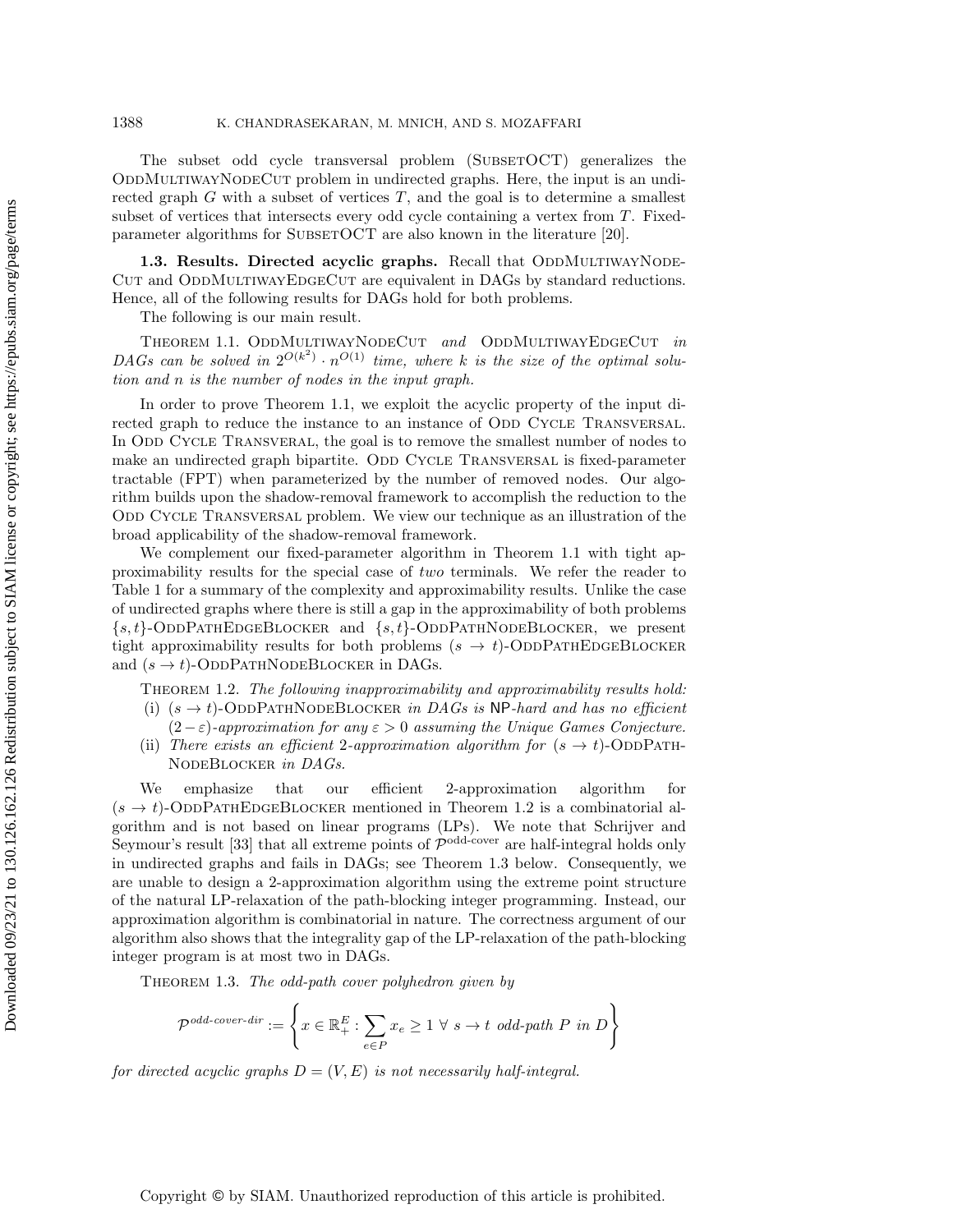Table 1

<span id="page-4-0"></span>Complexity and approximability. Text in italics refers to known results while text in roman refers to the results from this work.

| Problem                       | Undirected graphs                                                                                                  | DAGs                                                                                                          |  |  |
|-------------------------------|--------------------------------------------------------------------------------------------------------------------|---------------------------------------------------------------------------------------------------------------|--|--|
| $\{s,t\}$ -ODDPATHNODEBLOCKER | $(2 - \varepsilon)$ -inapprox                                                                                      | 2-approx (Thm. $1.2$ )<br>$(2 - \varepsilon)$ -inapprox (Thm. 1.2)                                            |  |  |
| $\{s,t\}$ -ODDPATHEDGEBLOCKER | $LP$ is<br>half-integral [33]<br>$2\text{-}approx~[33]$<br>$(\frac{6}{5}-\varepsilon)$ -inapprox (Thm. 1.4)        | $LP$ is<br>NOT half-integral (Thm. 1.3)<br>2-approx (Thm. $1.2$ )<br>$(2 - \varepsilon)$ -inapprox (Thm. 1.2) |  |  |
| ODDMULTIWAYEDGECUT            | $NP$ -hard for 3 terminals [22]<br>$\left(\frac{6}{5} - \varepsilon\right)$ -inapprox for 2 terminals<br>(Thm 1.4) | $2^{O(k^2)} \cdot \text{poly}(n)$ (Thm. 1.1)                                                                  |  |  |
| <b>ODDMULTIWAYNODECUT</b>     |                                                                                                                    | $2^{O(k^2)} \cdot \text{poly}(n)$ (Thm. 1.1)                                                                  |  |  |

Undirected graphs. We next turn our attention to undirected graphs. As mentioned in section [1.2,](#page-2-1) the problem  $\{ s, t\}$ -ODDPATHNODEBLOCKER is NP-hard and does not admit a  $(2 - \varepsilon)$ -approximation assuming the Unique Games Conjecture. We are unaware of a constant-factor approximation for  $\{ s, t\}$ -ODDPATH-NODEBLOCKER. For  $\{ s, t\}$ -ODDPATHEDGEBLOCKER, the results of Schrijver and Seymour [\[33\]](#page-23-1) show that the LP-relaxation of a natural integer linear programming formulation of  $\{ s, t\}$ -ODDPATHEDGEBLOCKER is half-integral and thus leads to an efficient 2-approximation algorithm. However, the complexity of  $\{ s, t\}$ -ODDPATH-EdgeBlocker has not been addressed in the literature. We address this gap in complexity by showing the following NP-hardness and inapproximability results.

<span id="page-4-1"></span>THEOREM 1.4.  $\{ s, t \}$ -ODDPATHEDGEBLOCKER is NP-hard and has no efficient  $(6/5 - \varepsilon)$ -approximation under the assumption of the Unique Games Conjecture.

Organization. We summarize the preliminaries in section [1.4.](#page-4-2) We devise the fixed-parameter algorithms for DAGs (Theorem [1.1\)](#page-3-0) in section [2.](#page-6-0) We complement our results with approximability results for DAGs (Theorems [1.2](#page-3-1) and [1.3\)](#page-3-2) in section [3.](#page-14-1) Next, we focus on undirected graphs and present the inapproximability result (Theorem [1.4\)](#page-4-1) in section [4.](#page-18-0) We conclude by discussing a few open problems in section [5.](#page-20-1)

<span id="page-4-2"></span>**1.4. Preliminaries.** Let G be a (directed) graph with vertex set  $V(G)$  and edge set  $E(G)$ . For single vertices  $v \in V(G)$ , we will frequently use v instead of  $\{ v\}$ . For a subset  $W \subseteq V (G)$ , a W-path in G is a path with both of its end nodes in W.

For a directed acyclic graph G and node sets T,  $V^{\infty} \subseteq V (G)$  where  $T \subseteq V^{\infty}$ , an odd multiway cut in G is a set  $M \subseteq V (G) \setminus V^{\infty}$  of nodes that intersects every odd T-path in G. We refer to elements of T as terminals, elements of  $V(G) \setminus T$  as nonterminals, and elements of  $V^{\infty}$  as protected nodes.

We restate the problem of ODDMULTIWAYNODECUT in DAGs to set the notation.

| ODDMULTIWAYNODECUT IN DAGS                                                                                       | Parameter: $k$ |
|------------------------------------------------------------------------------------------------------------------|----------------|
| <i>Input:</i> A DAG G with a set $V^{\infty} \subseteq V(G)$ of protected nodes, set $T \subseteq V^{\infty}$ of |                |
| terminal nodes, and an integer $k \in \mathbb{Z}_+$ .                                                            |                |
| Task: Verify if there is an odd multiway node cut in $G$ of size at most $k$ .                                   |                |

For subsets X and Y of  $V (G)$  we say that  $M \subseteq V (G)\setminus V^{\infty}$  is an  $X \rightarrow Y$  separator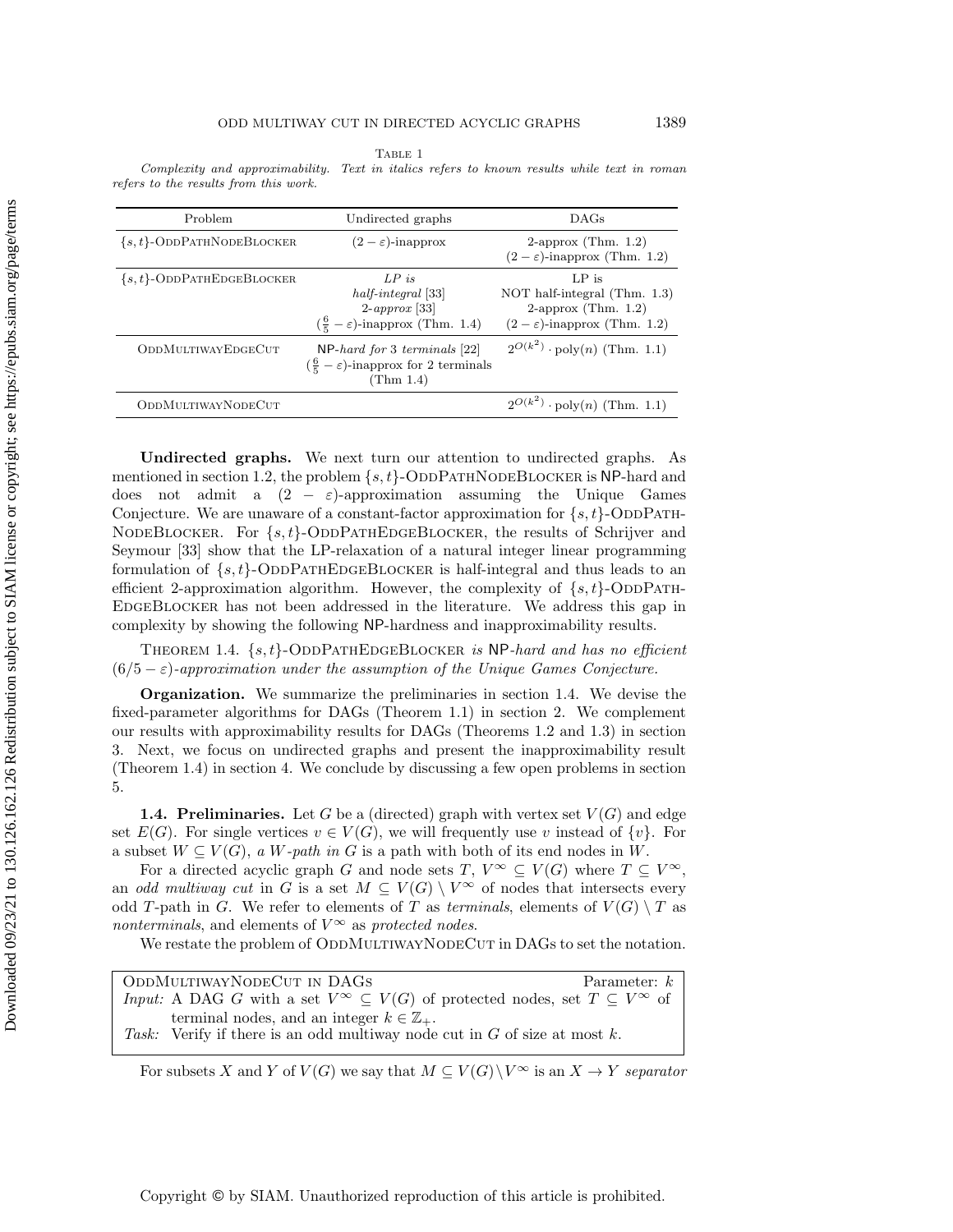in G when  $G\setminus M$  has no path from X to Y. The set of nodes that can be reached from a node set X in G is denoted by  $\mathcal{R}_G(X)$ . We note that  $\mathcal{R}_G(X)$  always includes X.

We define the *forward shadow* of a node set M to be  $f_G(M) := V(G \setminus M) \setminus$  $\mathcal{R}_{G\setminus M}(T)$ , i.e., the set of nodes v such that there is no  $T \rightarrow v$  path in G disjoint from M. Similarly, the reverse shadow of M, denoted  $r_G(M)$ , is the set of nodes v from which there is no path to T in  $G \setminus M$ . Equivalently, the reverse shadow is  $f_{G^{\text{rev}}} (M)$ , where  $G<sup>rev</sup>$  is the graph obtained from  $G$  by reversing all of the edge orientations. We refer to the union of the forward and reverse shadows of  $M$  in  $G$  as shadow of M in G and denote it by  $s_G(M)$ . A set  $M \subseteq V (G)$  is thin if every node  $v \in M$  is not in  $r_G(M \setminus \{ v\})$ . See Figure [1](#page-5-0) for an example illustrating these concepts.

<span id="page-5-0"></span>

FIG. 1. In this graph G, suppose  $T = \{ x_2, x_4\}$  and  $M = \{ x_6, x_8\}$ . Then, we have the forward shadow  $f_G(M) = \{ x_1, x_7\}$ , the reverse shadow  $r_G(M) = \{ x_5, x_7\}$ , and the shadow  $s_G(M) = \{ x_1, x_5, x_7\}.$ 

We need the notion of important separators [\[26\]](#page-23-2). An  $X \rightarrow Y$ -separator M' is said to dominate another  $X \rightarrow Y$ -separator M, if  $|M'| \leq |M|$  and  $\mathcal{R}_{G\setminus M}(X) \subsetneq \mathcal{R}_{G\setminus M'}(X)$ . A minimal  $X \rightarrow Y$ -separator that is not dominated by any other separator is called an *important*  $X \rightarrow Y$  -separator.

For a directed graph G, its underlying undirected graph  $\langle G \rangle$  is the undirected graph obtained from  $G$  by dropping the edge orientations. In an undirected graph  $H$ with protected nodes  $V^{\infty}$ , an *odd cycle transversal* is a set  $U \subseteq V (H) \setminus V^{\infty}$  of nodes such that  $H \setminus U$  is bipartite. The problem of finding a minimum odd cycle transversal in a given instance  $(H, V^{\infty})$  is the ODDCYCLETRANSVERSAL problem. This problem is NP-hard but admits fixed-parameter algorithms when parameterized by the size  $k$ of an optimal solution. The asymptotically fastest fixed-parameter algorithm for ODDCYCLETRANSVERSAL in terms of k is due to Lokshtanov et al. [\[21\]](#page-22-18); it runs in time  $2.32^k \cdot n^{O(1)}$  and is based on linear programming techniques. While their algorithm does not allow for protected nodes, the problem ODDCYCLETRANSVERSAL with protected nodes can be reduced to ODDCYCLETRANSVERSAL without protected nodes by iteratively replacing each protected node with  $k + 1$  nodes and connecting them to the same set of neighbors as the original node. We thus have the following.

<span id="page-5-1"></span>PROPOSITION 1.5. There is an algorithm that, given an n-node graph  $H$ , a set  $V^{\infty} \subseteq V (H)$  of protected nodes, and an integer k, in time  $2.32^k \cdot n^{O(1)}$  decides if H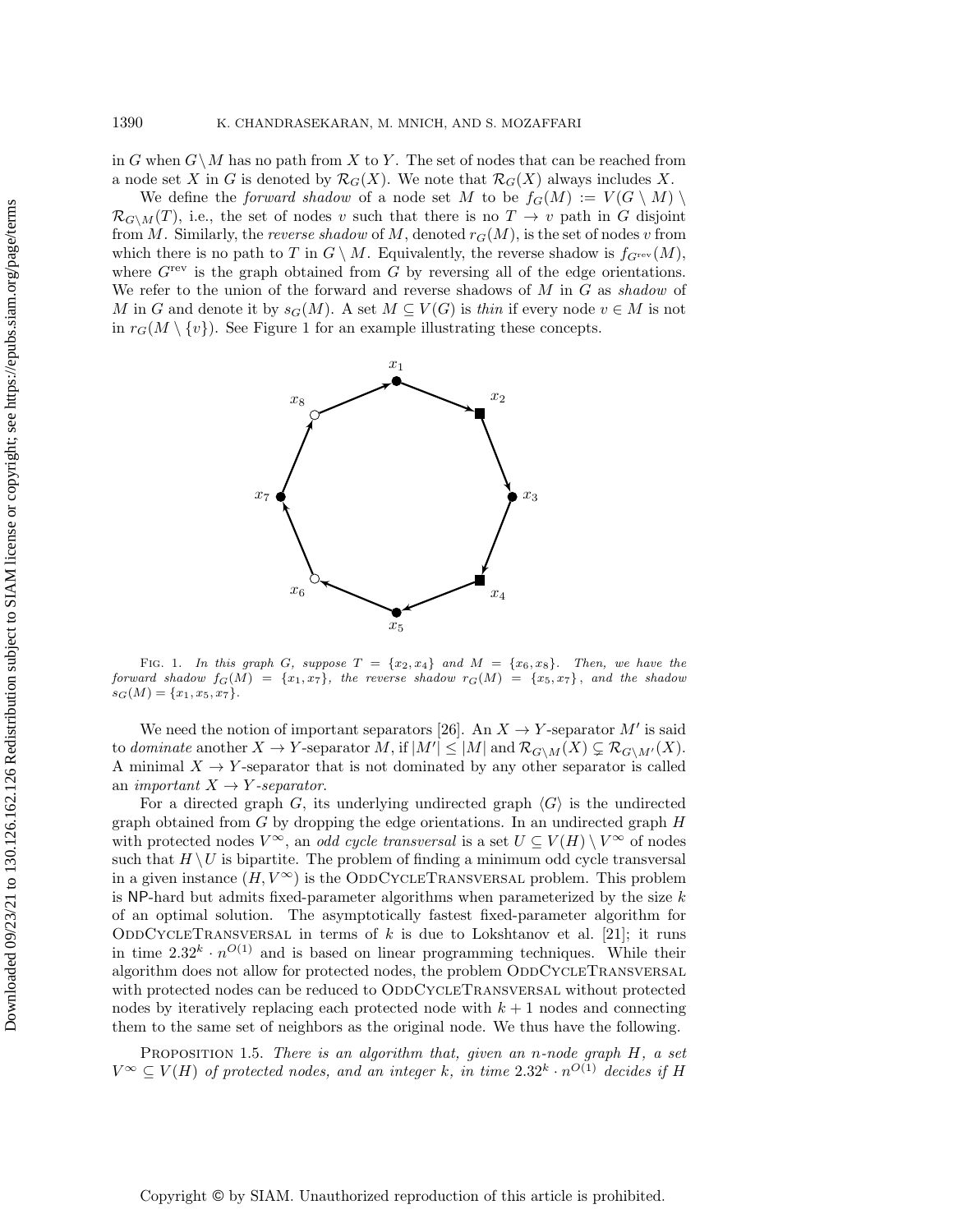has an odd cycle transversal of size at most k disjoint from  $V^{\infty}$ , and if so, returns one.

We will use ODDCYCLETRANSVERSAL $(H, V^{\infty}, k)$  to denote the procedure that implements this fixed-parameter algorithm for the input graph  $H$  with protected nodes in  $V^{\infty}$  and parameter k.

<span id="page-6-0"></span>2. Fixed-parameter tractability of OddMultiwayNodeCut in DAGs. To solve ODDMULTIWAYNODECUT in DAGs, we will use the shadow-removal technique introduced by Chitnis, Hajiaghayi, and Marx [\[4\]](#page-22-8). We will reduce the problem to the OddCycleTransversal problem in undirected graphs, which is an FPT problem when parameterized by the solution size. We introduce the following property.

DEFINITION 2.1 (isolated shadows property). Given an instance  $(G, V^{\infty}, T, k)$ , a set  $M \subseteq V$  has the isolated shadows property if every node  $v \in s_G(M)$  has total degree at most one in  $G \setminus M$ .

We begin by arguing about "easy" instances, where we define an instance  $(G, V^{\infty}, T, k)$  as easy if it has a solution M (of size at most k) with the isolated shadows property provided that it has some solution (of size at most  $k$ ) at all.

#### <span id="page-6-1"></span>2.1. Easy instances.

THEOREM 2.2. There is an algorithm that, given any easy instance  $(G, V^{\infty}, T, k)$ of ODDMULTIWAYNODECUT where G is a DAG, finds a solution of size at most  $k$ in time  $2.32^k \cdot n^{O(1)}$ , where n is the number of nodes in the input graph G.

*Proof.* Let  $(G, V^{\infty}, T, k)$  be an instance of ODDMULTIWAYNODECUT. Let  $\langle G \rangle$ denote the undirected graph obtained from  $G$  by dropping the orientations of the edges in G. We show the following equivalence: a set  $M \subseteq V \setminus V^{\infty}$  with the isolated shadows property is a solution if and only if  $\langle G \rangle \setminus M$  is bipartite with a bipartition  $(A, B)$  such that  $T \subseteq A$ .

Suppose  $\langle G \rangle \setminus M$  is bipartite with a bipartition  $(A, B)$  such that  $T \subseteq A$ . In a bipartite graph, every two end-nodes of any odd-path are necessarily in different parts. Hence, there is no odd T-path in  $\langle G \rangle \setminus M$ . Thus, there is no odd T-path in  $G \setminus M$ . Hence, the set M is a solution for the ODDMULTIWAYNODECUT instance  $(G, V^{\infty}, T, k).$ 

Suppose the solution M has the isolated shadows property. Define the set  $U :=$  $V(G \setminus M) \setminus s_G(M)$ . Define

$$
A := \{x \in U : \text{there is an even } T \to x\text{-path in } G \setminus M\} \text{ and}
$$

$$
B := \{x \in U : \text{there is an odd } T \to x\text{-path in } G \setminus M\}.
$$

It follows from the definition of the shadow that every node in U has a path  $P_1$  from T in  $G \setminus M$ . Therefore, every node of U is in  $A \cup B$ . Also by definition, every node v in U has a path  $P_2$  to T in  $G\setminus M$ . The parity of every  $T \rightarrow v$ -path has to be the same as the parity of  $P_2$ , because the concatenation of a  $T \rightarrow v$ -path and a  $v \rightarrow T$ -path in  $G \setminus M$  is a T-path in  $G \setminus M$  and therefore must be even. We note that such a concatenation cannot create a cycle since  $G$  is acyclic. In a general directed graph, this concatenation would result in a T-walk, but in a DAG the result will be a T-path. Thus, no node of U is in both A and B. Hence, we have that  $(A, B)$  is a partition of  $U$ .

We observe that there cannot exist an edge from a node  $v$  in  $A$  to a node  $u$  in  $A$ , as otherwise the concatenation of the even  $T \rightarrow v$ -path  $Q_1$  with the edge  $v \rightarrow u$  is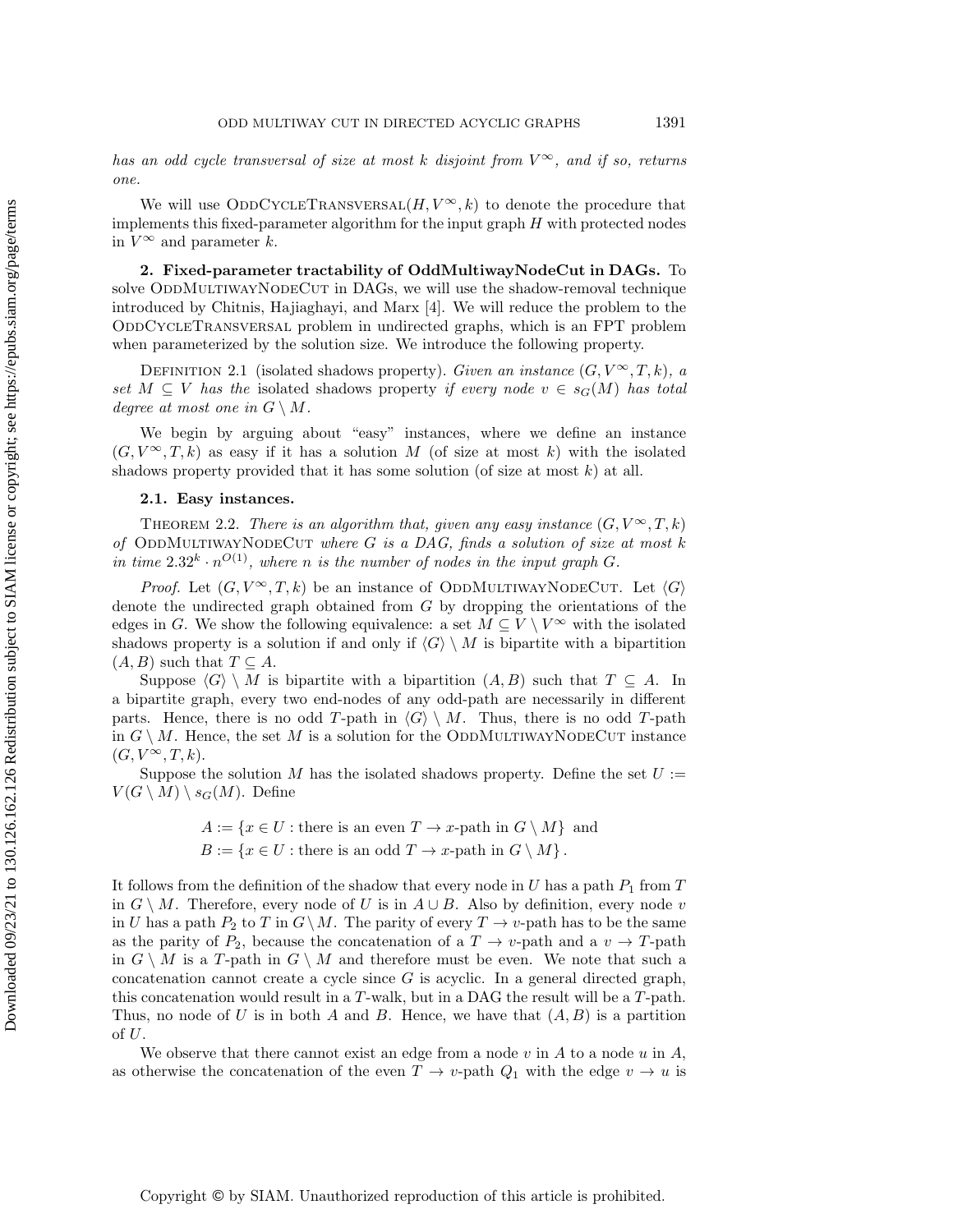an odd  $T \rightarrow u$ -path in  $G \setminus M$  which means  $u \in B$ . This contradicts our conclusion about  $A$  and  $B$  being disjoint. By a similar argument, there is no edge between any pair of nodes in  $B$ . Thus, the sets  $A$  and  $B$  are independent sets in the subgraph of G induced by those two sets, respectively. Hence  $\langle G \rangle [A \cup B]$  is a bipartite graph. Furthermore,  $(A, B)$  is a bipartition of  $\langle G \rangle [A \cup B]$  with every node of T in A. By assumption, the degree of every node  $x \in s_G(M)$  is at most one. Therefore, x has neighbors in at most one of A and B. Thus, we can extend the bipartition  $(A, B)$  of  $\langle G \rangle [A \cup B]$  to a bipartition  $(A', B')$  of  $\langle G \rangle \setminus M$  as follows: denote  $H := \langle G \rangle [A \cup B];$ repeatedly pick a node  $x \in s_G(M) \setminus V (H)$  with a neighbor in H, include x in a part  $(A \text{ or } B)$  in which x has no neighbor, and update A, B, and H.

Hence, if the given instance has a solution  $M$  of size at most  $k$  such that every node  $v \in s_G(M)$  has total degree at most one, then such a solution can be found by the fixed-parameter algorithm for ODDCYCLETRANSVERSAL. To ensure that the terminal nodes will be in the same part, we introduce a new protected node into the graph and connect it to every terminal node. This approach is described in Algorithm [2.1.](#page-7-0)

#### <span id="page-7-0"></span>Algorithm  $2.1$ . SolveEasyInstance

- 1: **Input:** A DAG G with a set  $V^{\infty} \subset V (G)$  of protected nodes, a set  $T \subset V^{\infty}$  of terminals, and an integer  $k \in \mathbb{Z}_+$ .
- 2: **Output:** A minimum odd multiway cut for  $(G, V^{\infty}, T, k)$ .
- 3:  $G_1 \leftarrow$  the underlying undirected graph of G, i.e.,  $\langle G \rangle$ .
- 4: Let  $G_2$  be the graph obtained from  $G_1$  by introducing a new node x and connecting it to every node in T.
- 5:  $N \leftarrow \text{ODDCYCLETRANSVERSAL}(G_2, V^{\infty} \cup \{ x\} , k)$
- 6: return  $N$

All steps in Algorithm [2.1](#page-7-0) can be implemented to run in polynomial time except Step [5.](#page-7-0) By Proposition [1.5,](#page-5-1) Step [5](#page-7-0) can run in time  $2.32^k \cdot n^{O(1)}$ .  $\Box$ 

We will use the name  $\text{SolveEasyInstance}$  to refer to the algorithm of Theo-rem [2.2.](#page-6-1) Theorem [2.2](#page-6-1) suggests that the existence of a solution  $M$  of size at most  $k$ , such that every node  $v \in s_G(M)$  has total degree at most one, is a useful property in an instance of ODDMULTIWAYNODECUT. However, it is not necessarily the case that some solution of size at most  $k$  always has this property. Our goal now is to reduce the given arbitrary instance  $(G, V^{\infty}, T, k)$  to another instance that has such a solution or determine that no solution of size at most  $k$  exists. For this purpose, we define the operation parity-preserving torso on DAGs as follows.

2.2. Parity-preserving torso. The parity-preserving torso operation was introduced by Lokshtanov and Ramanujan [\[22\]](#page-22-10) for undirected graphs. We extend it in a natural fashion for DAGs.

DEFINITION 2.3 (parity-preserving torso). Let G be a DAG, and let  $Z \subseteq V (G)$ . Let G' be the DAG obtained from  $G \setminus Z$  by adding an edge from node u to v for every pair of nodes  $u, v \in V (G) \setminus Z$  such that there is an odd-path from u to v in G, all of whose internal nodes are in Z. We obtain ParityTorso( $G, V^{\infty}, Z$ ) from  $(G', V'^{\infty})$ by including a new node  $x_{uv}$  and edges  $u \rightarrow x_{uv}$  and  $x_{uv} \rightarrow v$  for every pair of nodes  $u, v \in V (G) \setminus Z$  such that there is an even path from u to v in G, all of whose internal nodes are in Z. The set  $V'^{\infty}$  is defined to be the union of  $V^{\infty} \setminus Z$  and all new nodes  $x_{uv}$  (see Figure [2](#page-8-0)).

We emphasize that the acyclic nature of the input directed graph allows us to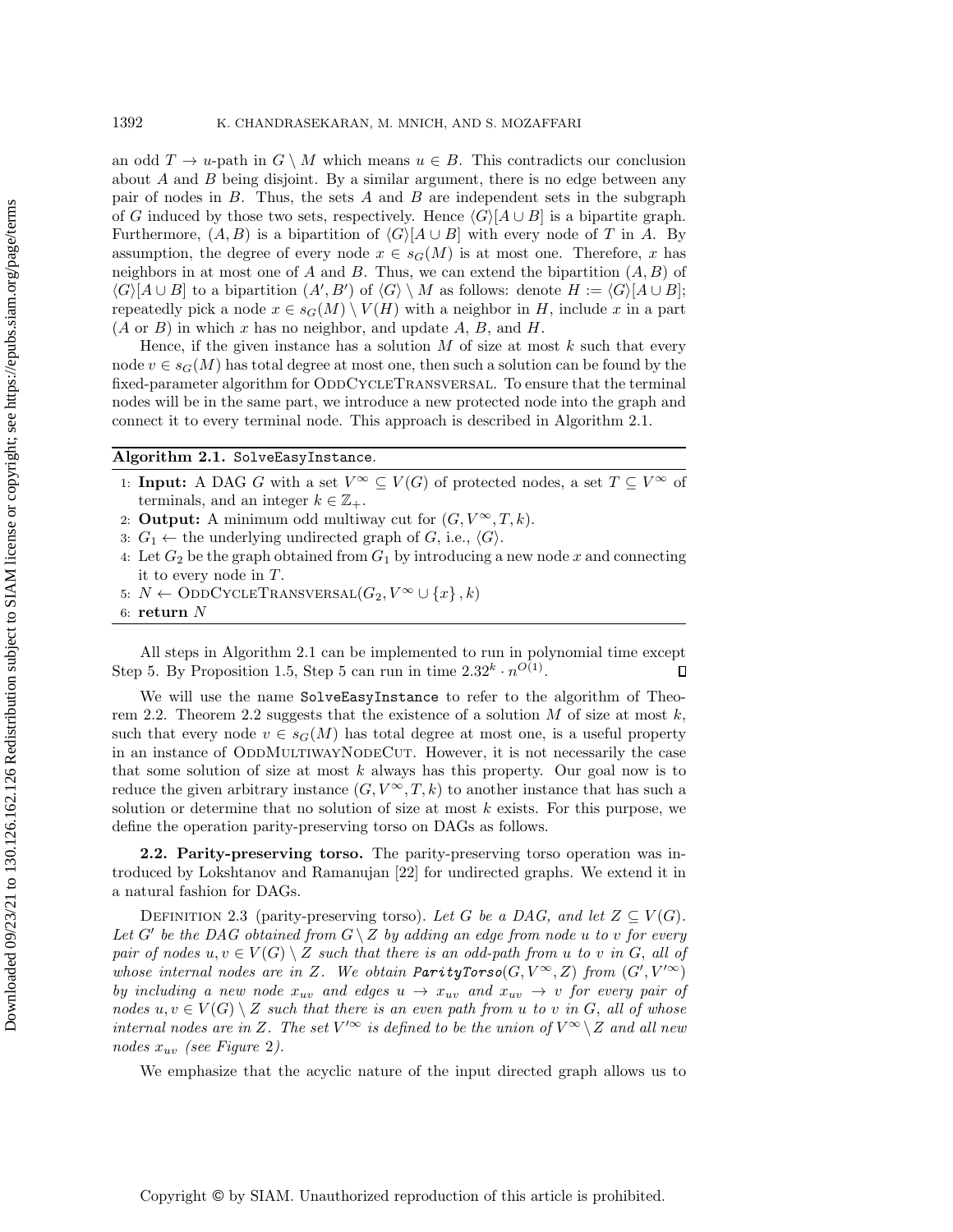<span id="page-8-0"></span>

<span id="page-8-1"></span>Fig. 2. An illustration of the parity-preserving torso operation.

implement the parity-preserving torso operation in polynomial time (e.g., using Lemma [3.2\)](#page-14-0). Moreover, applying parity-preserving torso on a DAG results in a DAG as well. In what follows, we state the properties of the **Parity Torso** operation that are exploited by our algorithm. The parity-preserving torso operation has the property that it maintains  $u \rightarrow v$ -paths along with their parities between any pair of nodes  $u, v \in V (G) \setminus Z$ . More precisely, we state the following.

LEMMA 2.4. Let G be a DAG, and let  $Z, V^{\infty} \subseteq V (G)$ . Also define  $(G', V'^{\infty}) :=$ ParityTorso(G,  $V^{\infty}$ , Z). Let u, v be nodes in  $V(G) \setminus Z$ . There is a  $u \rightarrow v$ -path P in G if and only if there is a  $u \rightarrow v$ -path Q of the same parity in G'. Moreover, the path Q can be chosen so that the nodes of P in  $G \setminus Z$  are the same as the nodes of Q in  $G \setminus Z$ , i.e.,  $V (P) \cap (V (G) \setminus Z) = V (Q) \cap (V (G) \setminus Z).$ 

*Proof.* We prove the forward direction by induction on the length of  $P$ . For the base case of induction, consider paths of length zero in G that are disjoint from Z. Such a path is not affected by the  $\text{ParityTors}$  operation. Suppose that the claim holds for all paths of length less than  $\ell$  for some  $\ell > 0$ . Let P be a  $u \rightarrow v$ -path of length  $\ell$  in G, where  $u, v \in V (G) \setminus Z$ . If all internal nodes of P are in Z, then by definition of Parity Torso, a path Q of the same parity exists in  $G'$  and  $V (P) \cap$  $(V (G) \setminus Z) = V (Q) \cap (V (G) \setminus Z)$ . Otherwise, let  $w \in V (G) \setminus Z$  be an internal node of P. Let  $P_1$  and  $P_2$  be the subpaths of P from u to w and from w to v. By induction hypothesis, there is a  $u \rightarrow w$ -path  $Q_1$  in G' of the same parity as  $P_1$  where  $V (P_1) \cap (V (G) \setminus Z) = V (Q_1) \cap (V (G) \setminus Z)$ , and, similarly, a  $w \rightarrow v$ -path  $Q_2$  is found of the same parity as  $P_2$  where  $V(P_2) \cap (V (G) \setminus Z) = V (Q_2) \cap (V (G) \setminus Z)$ . Since  $G'$  is a DAG, the path Q obtained by concatenating  $Q_1$  and  $Q_2$  has the same parity as P and  $V(P) \cap (V (G) \setminus Z) = V (Q) \cap (V (G) \setminus Z)$ .

Conversely, suppose Q is a path  $u = x_0, x_1, x_2, \ldots, x_r = v$  in G' from u to v where  $u, v \in V (G)$ . Then for every node  $x_i$  of Q in  $V (G') \setminus V (G)$ , replace the subpath  $x_{i-1}, x_i, x_{i+1}$  with the even-path in G that connects  $x_{i-1}$  to  $x_{i+1}$ . Also, for every pair i where  $x_i, x_{i+1} \in V(G)$  but  $(x_i, x_{i+1})$  is not an edge in G, replace the subpath  $x_i, x_{i+1}$  of Q with the odd-path that connects  $x_i$  to  $x_{i+1}$  in G. By construction, the resulting sequence is a path  $P$  in  $G$  and has the same parity as  $Q$ and  $V(P) \cap (V (G) \setminus Z) = V (Q) \cap (V (G) \setminus Z).$  $\Box$ 

<span id="page-8-2"></span>COROLLARY 2.5. Let  $\mathcal{I} = (G, V^{\infty}, T, k)$  be an input of ODDMULTIWAYNODE-CUT, and let  $Z \subseteq V (G) \setminus T$ . Let  $(G', V'^{\infty}) :=$  ParityTorso( $G, V^{\infty}, Z$ ), and denote the instance  $(G', V' \infty, T, k)$  by  $\mathcal{I}'$ . The instance  $\mathcal I$  admits a solution S of size at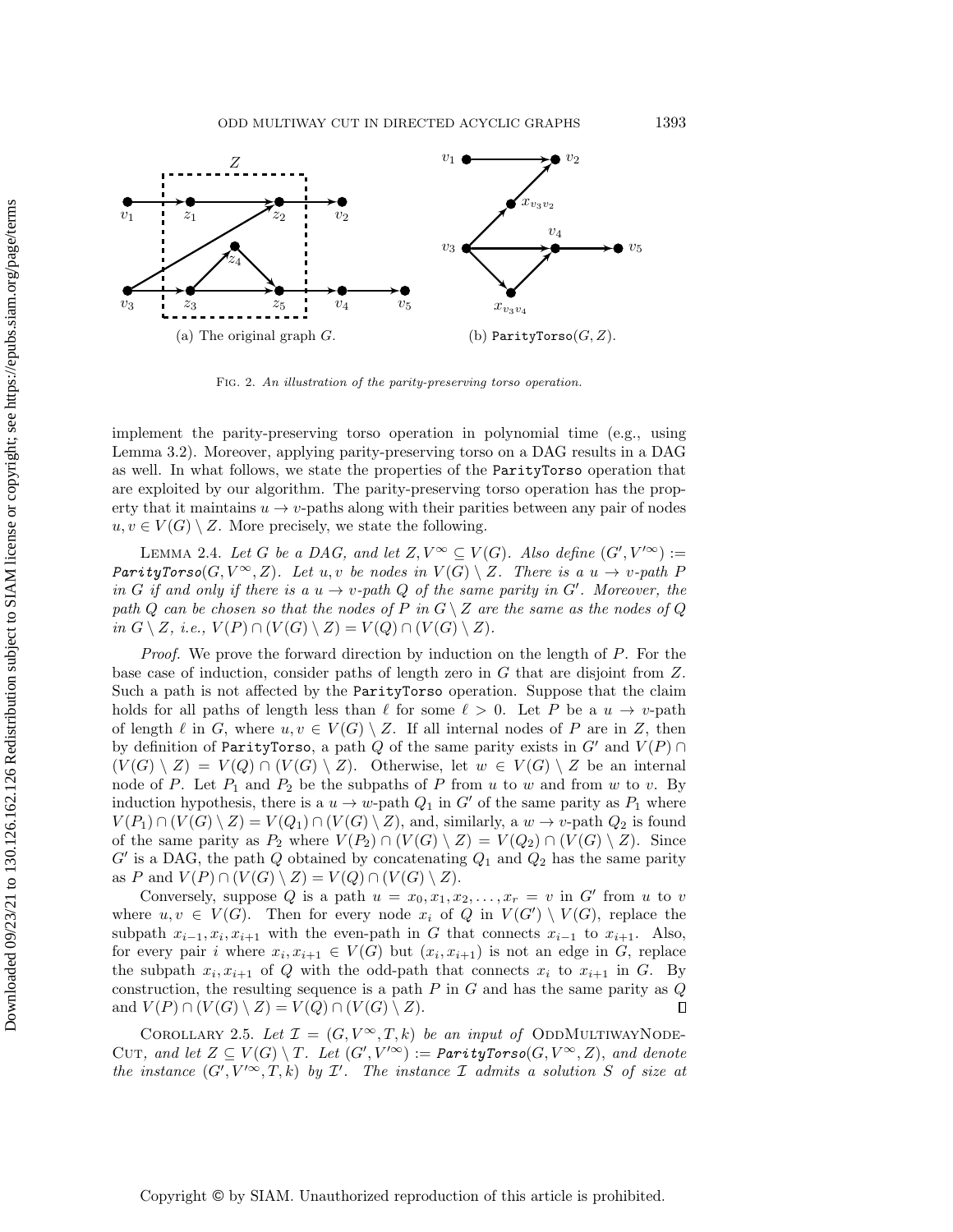most k that is disjoint from Z if and only if the instance  $\mathcal{I}'$  admits a solution of size at most k.

*Proof.* Let M' be a solution to the instance  $\mathcal{I}'$  of size at most k. As  $V^{\infty} \setminus Z \subseteq V'^{\infty}$ ,  $M' \cap V'^{\infty} = \emptyset$ , and  $M' \cap Z = \emptyset$ , we have that  $M' \cap V^{\infty} = \emptyset$ . By definition of the Parity Torso operation,  $V (G') \setminus V (G)$  is contained in  $V'^{\infty}$  and therefore is disjoint from M'. Thus,  $M' \subseteq V (G)$ . Suppose P is an odd T-path in G and is disjoint from M'. By Lemma [2.4,](#page-8-1) there is an odd T-path in  $G'$  that is also disjoint from  $M',$ contradicting our assumption about  $M'$ .

Conversely, suppose M is a solution for the instance  $\mathcal I$  of size at most k that is disjoint from Z. Suppose  $P'$  is an odd T-path in G' and is disjoint from M. By Lemma [2.4,](#page-8-1) there is an odd  $T$ -path in  $G$  that is also disjoint from  $M$ , contradicting our assumption about M.  $\Box$ 

Corollary [2.5](#page-8-2) reveals that if there exists a solution  $M$  in  $G$  that is disjoint from Z and  $V^\infty$ , then it also exists in the DAG obtained from  $\text{ParityTors}$  o( $G, V^\infty , Z$ ), and hence it is sufficient to search for it in  $\text{ParityTorso}(G, V^{\infty}, Z)$ . Therefore, we are interested in finding a set  $Z$  of nodes that is disjoint from some solution of size at most k, and, moreover, the instance  $(\text{ParityTorso}(G, V^{\infty}, Z), T, k)$  is an easy instance of the problem, i.e., satisfies the property mentioned in Theorem [2.2.](#page-6-1) The following lemma shows that it is sufficient to find a set  $Z$  that contains the shadow of a solution.

<span id="page-9-0"></span>LEMMA 2.6. Let G be a DAG and M,  $Z, V^{\infty} \subseteq V (G)$ . Suppose M intersects every  $odd T-path in G and s_G(M) \subseteq Z \subseteq V (G)\backslash M.$  Let  $(G', V'^{\infty}) :=$ ParityTorso $(G, V^{\infty}, Z)$ . Then every node in  $s_{G'}(M)$  has total degree at most one in  $G' \setminus M$ .

*Proof.* We claim that  $s_{G'}(M)$  is contained in  $V (G') \setminus V (G)$ . Suppose not. Then there is a node  $v \in V (G) \setminus Z$  that is in  $s_{G'}(M)$ . Suppose  $v \in r_{G'}(M)$ . Thus, there is no path from  $v$  to  $T$  in  $G'$  that is disjoint from  $M$ . By Lemma [2.4,](#page-8-1) every path in G from  $v$  to T intersects M. Therefore,  $v$  is in the shadow of M in G and hence is contained in Z. This is a contradiction. A similar contradiction arises if  $v \in f_{G\prime}(M)$ . Therefore,  $s_{G'}(M)$  is disjoint from  $V(G)$ .

Let  $x \in s_{G'}(M)$ . We observe that by definition of the Parity Torso operation, every node  $x \in V (G') \setminus V (G)$  has in-degree and out-degree one. Let u and v be the in-neighbor and out-neighbor of x in G'. Suppose x has total degree two in  $G' \setminus M$ . This implies that  $u, v \notin M$ . Since u is not in the shadow of M in G', there is a  $T \rightarrow u$ -path disjoint from M in G'. Appending the  $u \rightarrow x$  edge to that path gives a  $T \rightarrow x$ -path in G' disjoint from M. Thus,  $x \notin f_{G'}(M)$ . Similarly,  $x \notin r_{G'}(M)$ , because  $v \notin M$ . Thus,  $x \notin s_{G'}(M)$ , a contradiction.  $\Box$ 

2.3. Difficult instances. Corollary [2.5](#page-8-2) and Lemma [2.6](#page-9-0) show that if we find a set  $Z$  such that for some solution  $M$ , the set  $Z$  is disjoint from  $M$  and contains the shadow of M in G, then considering  $\text{ParityTorso}(G, V^\infty , Z)$  will give a new instance that satisfies the conditions of Theorem [2.2.](#page-6-1) Our goal now is to obtain such a set Z. We will show the following lemma. We emphasize that the lemma holds for arbitrary digraphs.

<span id="page-9-1"></span>LEMMA 2.7. There is an algorithm ShadowContainer that, given an instance  $(G, V^{\infty}, T, k)$  of ODDMULTIWAYNODECUT, in time  $2^{O(k^2)}$  poly $(|V(G)|)$  returns a family Z of  $2^{O(k^2)}$  log  $|V(G)|$  subsets of  $V(G)$ , with the property that if the instance admits a solution of size at most  $k$ , then for some solution  $M$  of size at most  $k$ , there exists a set  $Z \in \mathcal{Z}$  that is disjoint from M and contains  $s_G(M)$ .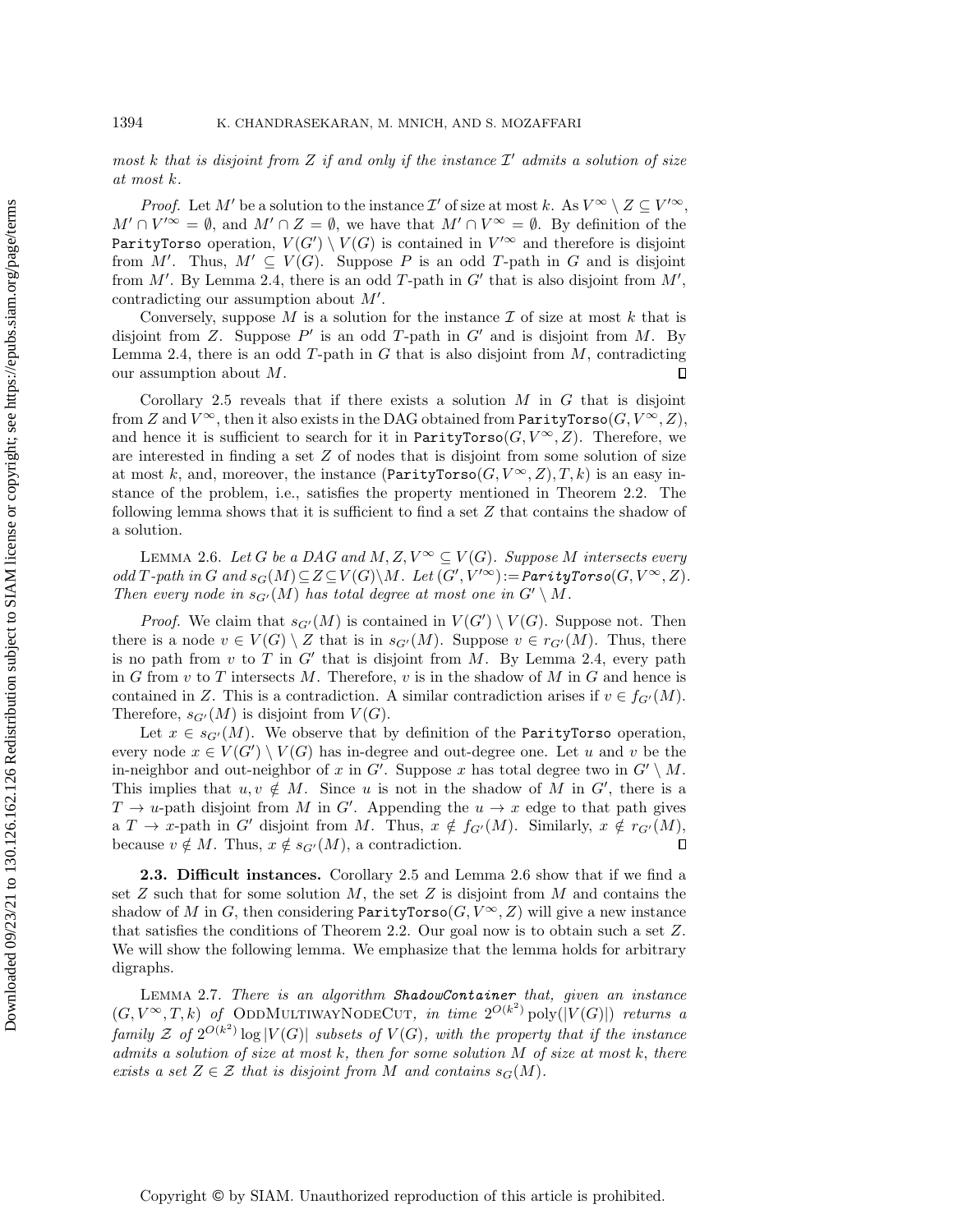<span id="page-10-0"></span>

| Algorithm 2.2. Minimum odd node multiway cut in DAGs. |  |  |  |  |
|-------------------------------------------------------|--|--|--|--|
|                                                       |  |  |  |  |

- 1: **Input:** A DAG G with terminal set T, a set  $V^{\infty} \supseteq T$  of protected nodes, and  $k \in \mathbb{Z}_+$ .
- 2: **Output:** An odd node multiway cut for  $(G, T)$  of size at most k and disjoint from  $V^{\infty}$ , or "no solution of size at most k" if such does not exist.
- 3:  $\mathcal{Z} \leftarrow \text{ShadowContainer}(G, T, V^\infty , k)$
- 4: for  $Z \in \mathcal{Z}$  do
- 5:  $(G_1, V_1^\infty) \leftarrow$  ParityTorso $(G, V^\infty , Z)$
- 6:  $N \leftarrow \text{SolveEasyInstance}(G_1, V_1^\infty, T, k)$
- 7: if  $N$  is a solution in  $G$  then
- 8: return  $N$
- 9: return "no solution of size at most  $k$ "

We postpone the proof of Lemma [2.7](#page-9-1) to first see its implications. We now show how the procedure  $\texttt{ShadowContainer}$  can be used to obtain a fixed-parameter algorithm for the ODDMULTIWAYNODECUT problem in DAGs and thus prove Theorem [1.1.](#page-3-0)

THEOREM 2.8. There exists an algorithm that, given an instance  $(G, V^{\infty}, T, k)$ of ODDMULTIWAYNODECUT where G is a DAG, in  $2^{O(k^2)}$  poly $(|V(G)|)$  time either finds a solution of size at most k or determines that no such solution exists.

*Proof.* We use Algorithm [2.2.](#page-10-0) Let  $(G, V^{\infty}, T, k)$  be an instance of ODDMULTIWAYNODECUT, where  $G$  is a DAG. Suppose there exists a solution of size at most k. By Lemma [2.7,](#page-9-1) the procedure  $\texttt{ShadowContainer}(G, T, V^{\infty}, k)$  in Line [3](#page-10-0) returns a family  $\mathcal Z$  of subsets of  $V(G)$  with  $|\mathcal Z| = 2^{O(k^2)} \log |V(G)|$  containing a set Z such that there is a solution  $M$  of size at most  $k$  that is disjoint from  $Z$  and  $Z$  contains  $s_G(M)$ . Let  $(G_1, V_1^{\infty})$  be the result of applying the Parity Torso operation to the set  $Z$  in  $G$  (i.e., the result of Step 2 in Algorithm [2.2\)](#page-10-0). By Lemma [2.6,](#page-9-0) every node in  $s_{G_1}(M)$  has total degree at most one in  $G_1 \setminus M$ . Therefore, by Theorem [2.2,](#page-6-1) the set N returned in Line [6](#page-10-0) is a solution to the instance  $(G_1, V_1^{\infty}, T, k)$ . By Corollary [2.5,](#page-8-2) the set N is also a solution to the original instance of the problem.

If there is no solution of size at most  $k$ , the algorithm will not find any. Therefore, the algorithm is correct. The runtime of the algorithm is dominated by Line 2 which can be implemented to run in  $2^{O(k^2)}$ poly $(|V(G)|)$  time by Lemma [2.7.](#page-9-1)  $\Box$ 

<span id="page-10-1"></span>To complete this proof, it remains to prove Lemma [2.7.](#page-9-1) In order to do so, we will use the following result.

THEOREM 2.9 (Chitnis, Hajiaghayi, and Marx [\[3,](#page-22-19) Thm. 3.18]). There is an algorithm that, given a digraph G, a set of protected nodes  $V^{\infty} \subseteq V (G)$ , terminal nodes  $T \subseteq V^{\infty}$ , and an integer k, in time  $2^{O(k^2)}$  poly( $|V(G)|$ ) returns a family  $\mathcal Z$  of subsets of  $V(G) \setminus V^{\infty}$  with  $|\mathcal{Z}| = 2^{O(k^2)} \log |V(G)|$  such that for every  $S, Y \subseteq V(G)$ satisfying (i) and (ii) below, there is some  $Z \in \mathcal{Z}$  for which  $Y \subseteq Z \subseteq V (G) \setminus S$ :

(i) S is a thin set with  $|S| \leq k$ ; and

(ii) for every  $v \in Y$ , there exists an important  $v \rightarrow T$ -separator contained in S.

<span id="page-10-2"></span>To invoke Theorem [2.9,](#page-10-1) we need to guarantee that there exists a solution  $S$  of size at most  $k$  such that  $S$  is thin and its reverse shadow  $Y$  in  $G$  has the property that for every  $v \in Y$  there is an important  $v \rightarrow T$ -separator contained in S. Towards obtaining such a solution, we prove the following.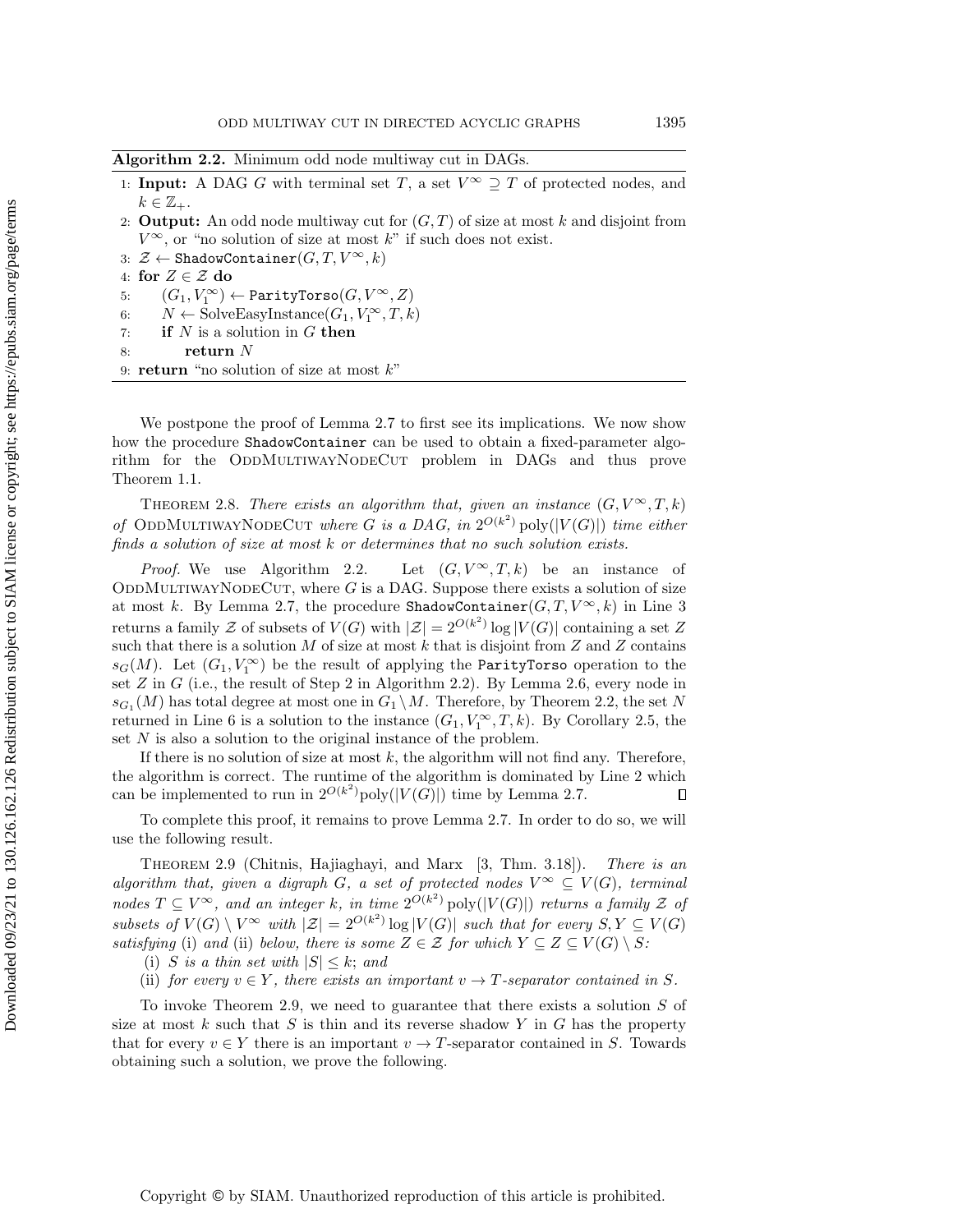LEMMA 2.10. Let  $(G, V^{\infty}, T, k)$  be an instance of ODDMULTIWAYNODECUT, where G is a DAG. If there is a solution M that does not contain an important  $v \rightarrow T$ separator for some  $v \in r_G(M)$ , then there is another solution M' of size at most |M| such that  $r_G(M) \cup f_G(M) \cup M \subseteq r_G(M') \cup f_G(M') \cup M'$  and  $r_G(M) \subsetneq r_G(M')$ .

*Proof.* Let  $M_0$  be the set of nodes  $u \in M$  for which there is a  $v \rightarrow u$ -path in G that is internally disjoint from M. Since  $v \in r_G(M)$ , every  $v \rightarrow T$ -path intersects M. For a  $v \rightarrow T$ -path P, the first node  $u \in P \cap M$  along P is in  $M_0$ . Hence, every  $v \rightarrow T$ -path intersects  $M_0$ . Therefore, the set  $M_0$  is a  $v \rightarrow T$ -separator in G. Therefore, it contains a minimal separator  $M_1$ . Since we assumed that there is no important  $v \rightarrow T$ -separator contained in M, the set  $M_1$  is not an important  $v \rightarrow T$ -separator. Suppose  $M_1$  is dominated by another  $v \rightarrow T$ -separator, and let  $M_2$ be an important  $v \rightarrow T$ -separator that dominates  $M_1$ . Define  $M'$  as  $(M \setminus M_1) \cup M_2$ . We recall that a separator is, by definition, disjoint from the protected node set. Therefore,  $M' \cap V^{\infty} = \emptyset$ . We will show that M' contradicts the choice of M. We need the following claims.

<span id="page-11-0"></span>CLAIM 2.11.  $M \setminus M' \subseteq r_G(M').$ 

*Proof of Claim [2.11](#page-11-0).* We observe that  $M \setminus M' = M_1 \setminus M_2$ . Let u be an arbitrary node in  $M_1 \setminus M_2$ . Since  $u \in M_1$  and  $M_1$  is a minimal  $v \rightarrow T$ -separator, there is a  $v \rightarrow u$ -path  $P_1$  that is internally disjoint from  $M_1$ . Since  $M_2$  dominates  $M_1$ , therefore  $R_{G\setminus M_1}(v) \subseteq R_{G\setminus M_2}(v)$ . Thus,  $V(P_1) \subseteq R_{G\setminus M_2}(v)$ . Hence,  $P_1$  is disjoint from  $M_2$ . Suppose  $P_2$  is an arbitrary  $u \rightarrow T$ -path in G. Concatenation of  $P_1$  and  $P_2$  is a  $v \rightarrow T$ path in G and therefore has to intersect  $M_2$ . Since  $P_1$  is disjoint from  $M_2$ , the path  $P_2$ has to intersect  $M_2$ . Hence, every  $u \rightarrow T$ -path in G intersects  $M_2$  and, in particular, intersects M'. Equivalently,  $u \in r_G(M')$ . This completes the proof of Claim [2.11.](#page-11-0)

We next show that  $M'$  is a feasible solution for the problem and is no larger than M.

<span id="page-11-1"></span>CLAIM 2.12. The set M' intersects every odd T-path in G and  $|M'| \leq |M|$ .

Proof of Claim [2.12](#page-11-1). By assumption, every odd T-path P intersects M. If P intersects  $M\cap M'$ , then it also intersects M'. If P intersects  $M\setminus M'$ , then by Claim [2.11](#page-11-0) it also intersects  $M'$ . Thus, every odd T-path in G intersects  $M'$ . Furthermore, by definition of  $M'$ , we have

$$
|M'| = |M| + (|M_2 \setminus M| - |M_1 \setminus M_2|) \le |M| + (|M_2| - |M_1|) \le |M|.
$$

<span id="page-11-2"></span>This completes the proof of Claim [2.12.](#page-11-1)

CLAIM 2.13.  $r_G(M) \subseteq r_G(M').$ 

*Proof of Claim* [2.13](#page-11-2). Let u be an arbitrary node in  $r_G(M)$ . The set M is a  $u \rightarrow T$ -separator. Therefore, every  $u \rightarrow T$ -path intersects M. We need to show that every  $u \rightarrow T$ -path also intersects M'. Let P be a  $u \rightarrow T$ -path. If P intersects  $M \cap M'$ , then it also intersects M'. If P does not intersect  $M \cap M'$ , then it has to intersect  $M \setminus M'$ . By Claim [2.11,](#page-11-0) every  $M \setminus M' \rightarrow T$ -path intersects M'. Therefore,  $u \in r_G(M')$ . This completes the proof of Claim [2.13.](#page-11-2)  $\Box$ 

<span id="page-11-3"></span>CLAIM 2.14.  $r_G(M) \cup f_G(M) \cup M \subseteq r_G(M') \cup f_G(M') \cup M'.$ 

*Proof of Claim* [2.14](#page-11-3). By Claim [2.11,](#page-11-0)  $M \setminus M' \subseteq r_G(M')$ , and by Claim [2.13,](#page-11-2)  $r_G(M) \subseteq r_G(M')$ . Thus, it remains to prove that  $f_G(M) \subseteq r_G(M') \cup f_G(M') \cup M'.$ Let u be an arbitrary node in  $f_G(M) \setminus (r_G(M') \cup f_G(M') \cup M')$ . Since  $u \notin f_G(M')$ , there is a  $T \rightarrow u$ -path  $P_1$  in G that is disjoint from M'. But  $u \in f_G(M)$ . Thus,  $P_1$ 

 $\Box$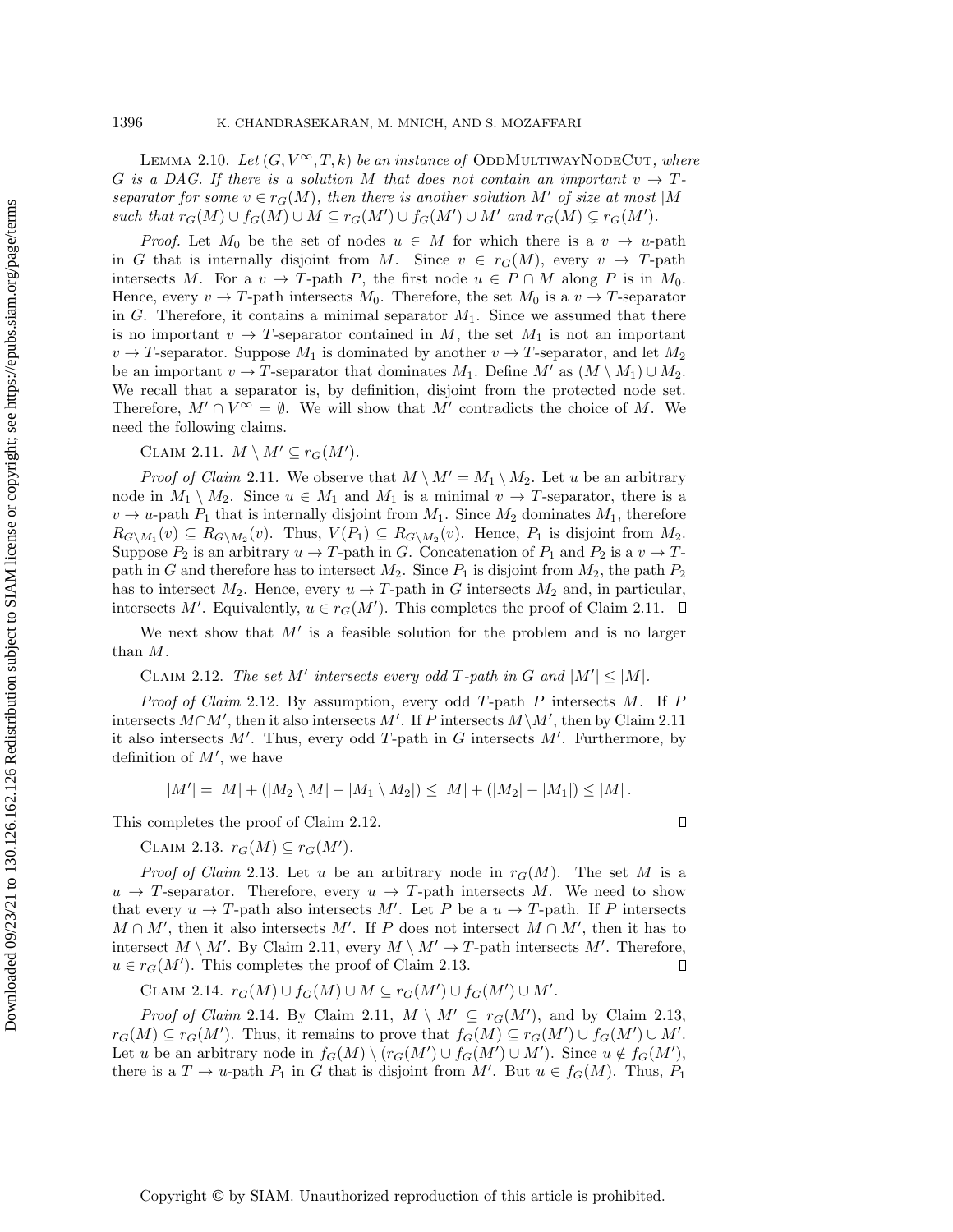has to intersect M; particularly, it has to intersect  $M \setminus M'$ . Let  $P_2$  be a subpath of  $P_1$ from  $M \setminus M'$  to u. Since  $u \notin r_G(M')$ , there is a  $u \to T$ -path  $P_3$  in G that is disjoint from M'. The concatenation of  $P_2$  and  $P_3$  is a path from  $M \setminus M'$  to T that is disjoint from M'. But by Claim [2.11,](#page-11-0) every  $M \setminus M' \rightarrow T$ -path in G must intersect M'. This contradiction shows that  $f_G(M) \subseteq (r_G(M') \cup f_G(M') \cup M')$ . This completes the proof of Claim [2.14.](#page-11-3)  $\Box$ 

<span id="page-12-0"></span>CLAIM 2.15.  $r_G(M) \subsetneq r_G(M').$ 

*Proof of Claim* [2.15](#page-12-0). By Claim [2.13,](#page-11-2)  $r_G(M) \subseteq r_G(M')$ . We need to prove that  $r_G(M) \neq r_G(M')$ . We recall that  $M\setminus M' = M_1\setminus M_2$ . Since  $M_2$  is an important  $v \rightarrow T$ separator, it follows that the  $v \rightarrow T$ -separator  $M_1$  is not contained in  $M_2$ . Therefore,  $M \setminus M'$  is nonempty. Furthermore, by definition of reverse shadow,  $M \setminus M'$  is not contained in  $r_G(M)$ , but by Claim [2.11,](#page-11-0) it is contained in  $r_G(M')$ . This completes the proof of Claim [2.15.](#page-12-0)  $\Box$ 

By Claim [2.12,](#page-11-1)  $M'$  is a solution of size not larger than  $M$ . Therefore, the set  $M'$  has the properties claimed in Lemma [2.10.](#page-10-2) This completes the proof of Lemma [2.10.](#page-10-2)  $\Box$ 

<span id="page-12-1"></span>We recall that a set  $M \subseteq V (G)$  is thin if every node  $v \in M$  is not in  $r_G(M \setminus \{ v\} )$ .

COROLLARY 2.16. Let  $(G, V^{\infty}, T, k)$  be an input of ODDMULTIWAYNODECUT, where  $G$  is a DAG. Let  $M^*$  be an optimal solution that maximizes the size of  $|r_G(S) \cup f_G(S) \cup S|$  among all optimal solutions S. If more than one optimal solution maximizes this quantity, choose the one with largest  $|r_G(S)|$ . The set  $M^*$  is thin, and for every node  $v \in r_G(M^*)$  there is an important  $v \to T$ -separator in  $M^*$ .

*Proof.* The set  $M^*$  is thin. If it is not, there is a node  $v \in M^*$  that belongs to  $r_G(M^* \setminus \{ v\})$ . Then  $M^* \setminus \{ v\}$  is a solution too, contradicting the optimality of  $M^*$ .

If there is a node  $v \in r_G(M^*)$  for which there is no important  $v \to T$ -separator in  $M^*$ , then by Lemma [2.10,](#page-10-2) there exists a solution M' such that  $r_G(M) \cup f_G(M) \cup$  $M \subseteq r_G(M') \cup f_G(M') \cup M'$  and  $r_G(M) \subsetneq r_G(M')$ . This contradicts the choice of  $M^*$ . Therefore, for every node  $v \in r_G(M^*)$  there is an important  $v \to T$ -separator in  $M^*$ .  $\Box$ 

We will use Corollary [2.16](#page-12-1) to prove Lemma [2.7.](#page-9-1)

*Proof of Lemma [2.7](#page-9-1).* Let us use ReverseShadowContainer( $G, V^{\infty}, k$ ) to denote the algorithm from Theorem [2.9.](#page-10-1) We will show that Algorithm [2.3](#page-13-0) generates the desired set.

By Theorem [2.9,](#page-10-1) the cardinality of  $\mathcal Z$  returned by the algorithm is  $2^{O(k^2)} \log |V(G)|$ . The runtime analysis of the algorithm follows from the runtime analysis of the pro- $\text{cedure ReverseShadowContainer}$  in Theorem [2.9.](#page-10-1) To prove the correctness of this algorithm, we argue that at least one of the sets in the returned family  $\mathcal Z$  has the desired properties.

Suppose there exists a solution of size at most k, and let  $M^*$  be an optimal solution that maximizes the size of  $|r_G(S) \cup f_G(S) \cup S|$  among all optimal solutions S. If more than one solution maximizes this quantity, choose the one with largest  $|r_G(S)|$ . By Corollary [2.16,](#page-12-1) the solution  $M^*$  is thin and has the property that every node v in the reverse shadow of  $M^*$  has an important  $v \rightarrow T$ -separator contained in  $M^*$ . By Theorem [2.9,](#page-10-1) the procedure ReverseShadowContainer $(G, V^{\infty}, k)$  in Line [4](#page-13-0) will return a family  $\mathcal{Z}_1$  of sets containing a set  $\mathcal{Z}_1$  that is disjoint from  $M^*$  and contains its reverse shadow. Let us fix such a  $Z_1$ .

Note that  $G^{\text{rev}}$  is a DAG on the same node set as G. Moreover, any solution for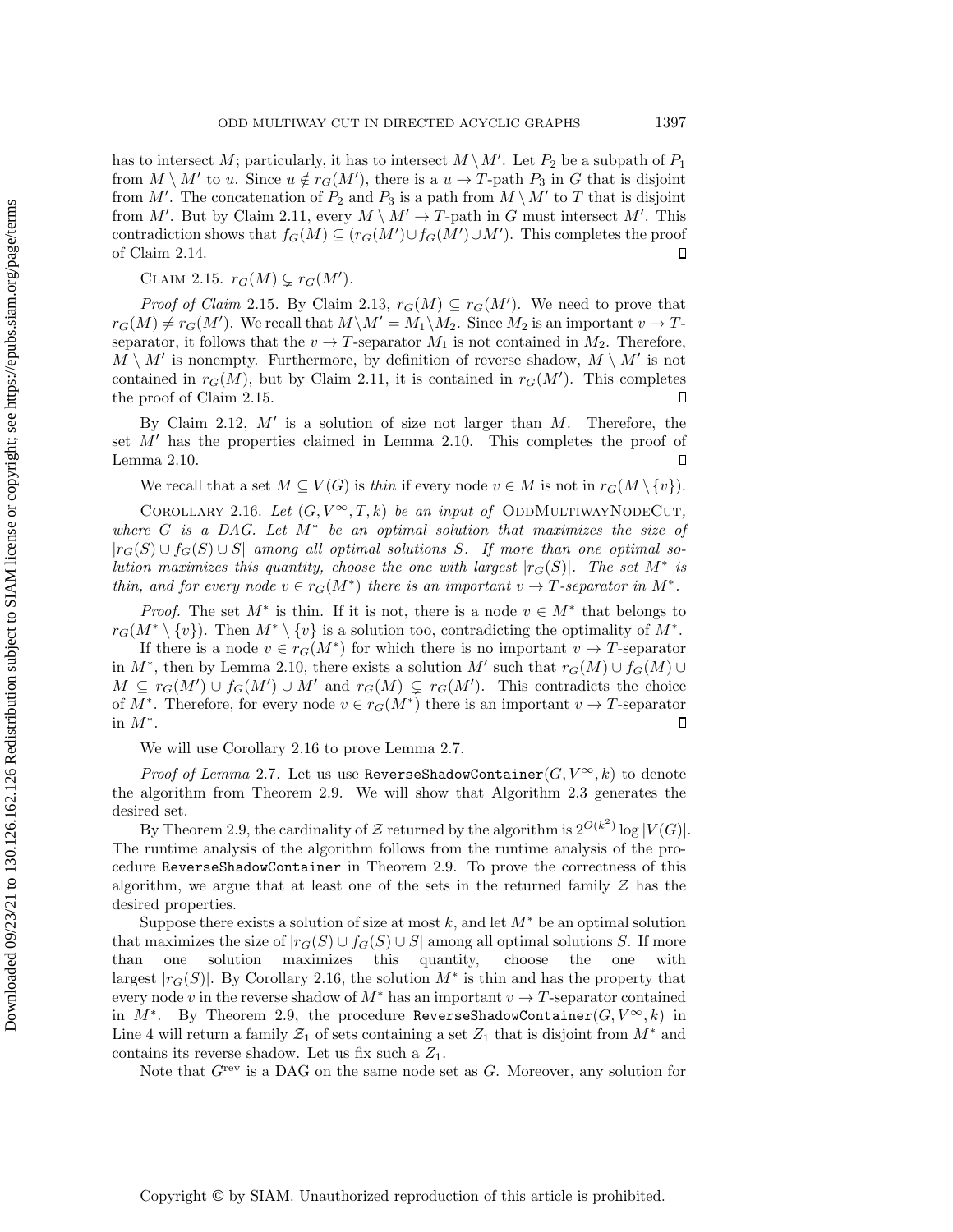### <span id="page-13-0"></span>Algorithm  $2.3$ . ShadowContainer.

- 1: **Input:** A digraph G with terminal set T, a set  $V^{\infty}$  of protected nodes containing T, and  $k \in \mathbb{Z}_+$ .
- 2: **Output:** A set  $\mathcal Z$  of at most  $2^{O(k^2)} \log |V(G)|$  subsets of  $V(G)$  with the property that if  $(G, T, V^{\infty}, k)$  admits a solution of size at most k, then for some solution M of size at most k, there exists a set  $Z \in \mathcal{Z}$  that is disjoint from M and contains  $s_G(M)$ .
- 3: Let  $G^{\text{rev}}$  denote the graph obtained from G by reversing the orientation of all edges
- 4:  $\mathcal{Z}_1 \leftarrow \texttt{ReverseShadowContainer}(G, V^\infty, k)$
- 5: for  $Z_1 \in \mathcal{Z}_1$  do
- 6:  $\mathcal{Z}_2 \leftarrow \texttt{ReverseShadowContainer}(G^{\text{rev}}, V^\infty \cup Z_1, k)$
- 7: for  $Z_2 \in \mathcal{Z}_2$  do
- 8:  $\mathcal{Z} \leftarrow \mathcal{Z} \cup \{ Z_1 \cup Z_2\}$
- 9: return  $\mathcal Z$

the ODDMULTIWAYNODECUT instance  $(G<sup>rev</sup>, V<sup>\infty</sup> \cup Z_1, T, k)$  is also a solution for the instance  $(G, V^{\infty}, T, k)$ . Conversely, a solution for the instance  $(G, V^{\infty}, T, k)$  that is disjoint from  $Z_1$  is also a solution for the instance  $(G<sup>rev</sup>, V<sup>\infty</sup> \cup Z_1, T, k)$ . Therefore, the set  $M^*$  is also an optimal solution to the instance  $(G<sup>rev</sup>, V<sup>\infty</sup> \cup Z_1, T, k)$ . We observe that  $f_G(S) = r_{G^{rev}}(S)$  and  $r_G(S) = f_{G^{rev}}(S)$  for all  $S \subseteq V (G) \setminus V^{\infty}$ . Therefore,  $M^*$  maximizes the size of  $r_{G^{\text{rev}}}(S) \cup f_{G^{\text{rev}}}(S) \cup S$  among all optimal solutions S to  $(G<sup>rev</sup>, V<sup>\infty</sup> \cup Z_1, T, k)$ . We have the following claim.

<span id="page-13-1"></span>CLAIM 2.17. If for an optimal solution M' for the instance  $(G<sup>rev</sup>, V<sup>\infty</sup> \cup Z_1, T, k)$ of ODDMULTIWAYNODECUT we have the inclusions  $r_{G^{\text{rev}}}(M^*) \subseteq r_{G^{\text{rev}}}(M')$  and  $r_{G^{\text{rev}}}(M^*) \cup f_{G^{\text{rev}}}(M^*) \cup M^* \subseteq r_{G^{\text{rev}}}(M') \cup f_{G^{\text{rev}}}(M') \cup M', \text{ then } M' = M^*.$ 

*Proof of Claim [2.17](#page-13-1).* On the one hand,  $M^*$  maximizes  $| r_{G^{rev}}(S) \cup f_{G^{rev}}(S) \cup S|$ among all optimal solutions for the instance  $(G, V^{\infty}, T, k)$ . On the other hand,  $r_{G^{\rm rev}}(M^*)\cup f_{G^{\rm rev}}(M^*)\cup M^*\subseteq r_{G^{\rm rev}}(M')\cup f_{G^{\rm rev}}(M')\cup M'.$  Consequently, the two sets  $r_{G^{\text{rev}}}(M^*) \cup f_{G^{\text{rev}}}(M^*) \cup M^*$  and  $r_{G^{\text{rev}}}(M') \cup f_{G^{\text{rev}}}(M') \cup M'$  must be equal. Therefore, the set  $M' \setminus M^*$  is contained inside  $r_{G^{\text{rev}}} (M^*) \cup f_{G^{\text{rev}}} (M^*) \cup M^*$ . Since nodes in  $f_{G}^{\text{rev}}(M^*)$  are protected in  $G^{\text{rev}}$  by construction, the solution  $M'$  cannot contain any node from  $f_{G^{\text{rev}}}(M^*)$ . Since  $r_{G^{\text{rev}}}(M^*) \subseteq r_{G^{\text{rev}}}(M')$  and by definition of reverse shadow, M' is disjoint from  $r_{G^{\text{rev}}} (M^*)$ . Thus, the set  $M'\setminus M^*$  is disjoint from  $M^*$ ,  $r_{G^{\text{rev}}}(M^{\ast})$ , and  $f_{G^{\text{rev}}}(M^{\ast})$ , while being contained in  $r_{G^{\text{rev}}}(M^{\ast}) \cup f_{G^{\text{rev}}}(M^{\ast}) \cup M^{\ast}$ . Hence,  $M' \setminus M^* = \emptyset$  or, equivalently,  $M' \subseteq M^*$ . Therefore,  $M' = M^*$ , because  $|M'| = |M^*|$ . This completes the proof of Claim [2.17.](#page-13-1) П

Suppose there is a node  $v \in r_{G^{\text{rev}}} (M^*)$  such that no important  $v \to T$ -separator in  $G^{\text{rev}}$  is contained in  $M^*$ . Then by Lemma [2.10,](#page-10-2) there is another optimal solution M' such that  $r_{G^{\text{rev}}} (M^*) \cup f_{G^{\text{rev}}} (M^*) \cup M^* \subseteq r_{G^{\text{rev}}} (M') \cup f_{G^{\text{rev}}} (M') \cup M'$  and  $r_{G<sup>rev</sup>}(M^*) \subsetneq r_{G<sup>rev</sup>}(M').$  By Claim [2.17,](#page-13-1) the set  $M' = M^*$ , which contradicts  $r_{G^{\text{rev}}}(M^*) \subsetneq r_{G^{\text{rev}}}(M')$ . This contradiction shows that for every node  $v \in r_{G^{\text{rev}}}(M^*)$ , there is an important  $v \rightarrow T$ -separator in  $G^{\text{rev}}$  that is contained in  $M^*$ . Thus, by Theorem [2.9,](#page-10-1) the procedure ReverseShadowContainer( $G^{\text{rev}}, V^{\infty} \cup Z_1, k$ ) from Line [6](#page-13-0) will return a family  $\mathcal{Z}_2$  of sets containing a set  $\mathcal{Z}_2$  that is disjoint from  $M^*$ and contains  $r_{G^{\text{rev}}}(M^*) = f_G(M^*)$ . Hence,  $Z_1 \cup Z_2$  is disjoint from  $M^*$  and contains  $s_G(M^*).$  $\Box$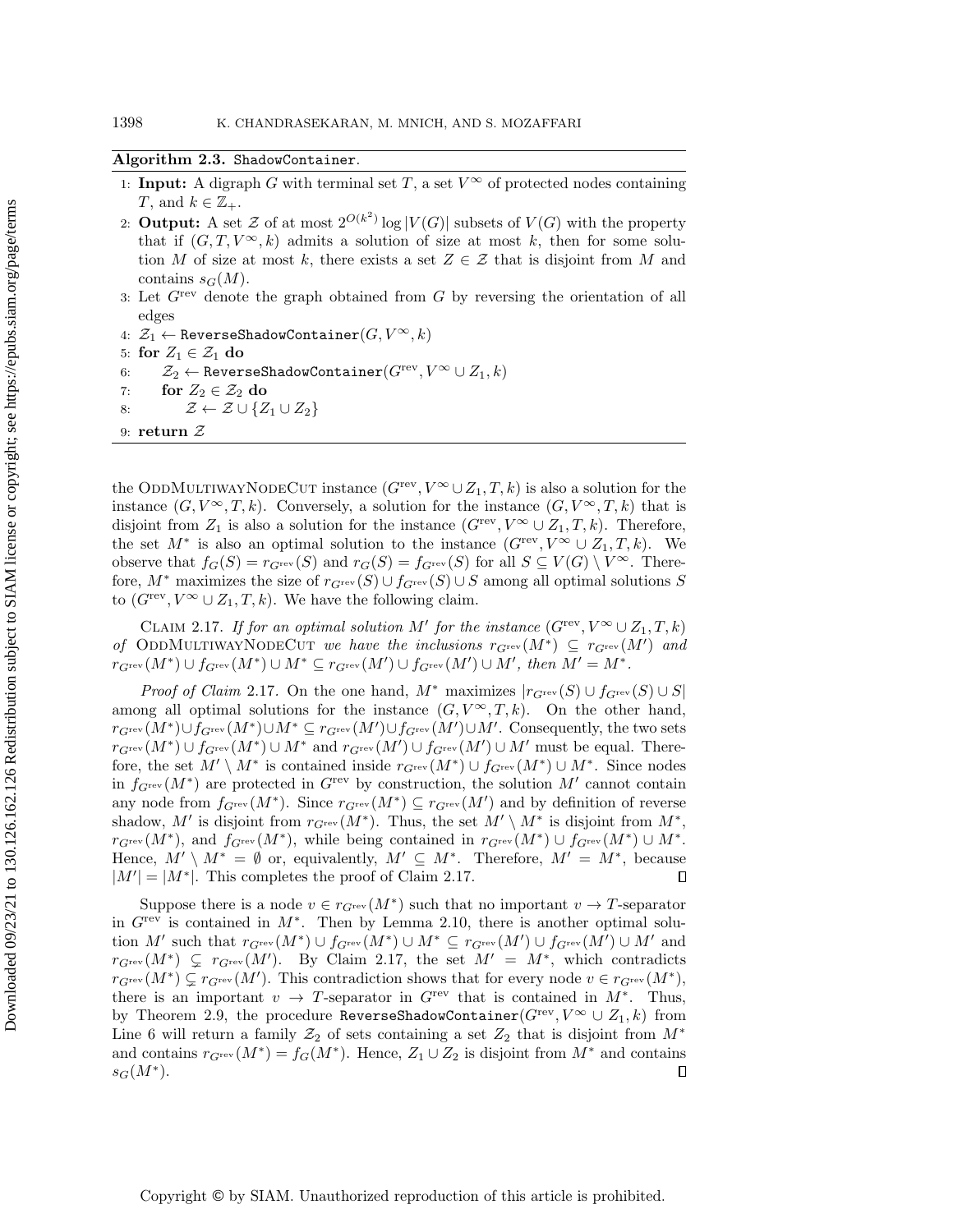<span id="page-14-1"></span>3.  $(s \rightarrow t)$ -OddPathNodeBlocker in DAGs. In this section, we prove Theorem [1.2](#page-3-1) by showing nearly matching hardness of approximation (Theorem [3.1\)](#page-14-2) and approximability results (Theorem [3.3\)](#page-15-0). We also exhibit instances of DAGs for which  $P^{odd-cover-dir}$  is not half-integral (Theorem [1.3\)](#page-3-2).

<span id="page-14-3"></span><span id="page-14-2"></span>3.1. Hardness of approximation. The main result of this section is the following.

THEOREM 3.1.  $(s \rightarrow t)$ -ODDPATHNODEBLOCKER in DAGs is NP-complete and has no efficient  $(2 - \varepsilon)$ -approximation for any  $\varepsilon > 0$  assuming the Unique Games Conjecture.

As a first step, we show that  $(s \rightarrow t)$ -ODDPATHNODEBLOCKER is in NP. While this is a folklore result, we present the proof for the sake of completeness.

Lemma 3.2. There exists a polynomial-time algorithm that, given a DAG D and nodes s and t in D, decides whether there exists an odd-length  $s \rightarrow t$ -path in D.

*Proof.* We construct a directed bipartite graph G as follows. For each node  $v \in$  $V(D)$ , introduce nodes  $v<sub>L</sub>$  and  $v<sub>R</sub>$  in G. For each edge  $uv \in E(D)$ , add edges  $u<sub>L</sub>v<sub>R</sub>$ and  $u_Rv_L$  to G. We claim that there is an odd-length  $s \rightarrow t$ -path in D if and only if there is an  $s_L \rightarrow t_R$ -path in G. Since existence of an  $s_L \rightarrow t_R$ -path is decidable in polynomial time, this would prove the theorem.

We now prove the above-mentioned claim. Suppose  $s = u^0, u^1, u^2, \ldots, u^\ell = t$  is an odd-length  $s \rightarrow t$ -path in D with intermediate nodes  $u^1, \ldots, u^{\ell-1}$ . Then

<span id="page-14-0"></span>
$$
s_L = u_L^0, u_R^1, u_L^2, \dots, u_m^{\ell} = t_m
$$

is a path in G, and, since  $\ell$  is odd, we have  $m = R$ , and hence the path in G ends in  $t_R$ . Conversely, suppose  $s_L = u_L^0, u_R^1, u_L^2, \ldots, u_R^\ell = t_R$  is a path in G. Since the path starts in one part and ends in the other, it must be of odd-length. Therefore,  $s = u^0, u^1, u^2, \dots, u^l = t$  is an odd-walk in D. Since every walk in a DAG is a path, we have an odd-length  $s \rightarrow t$ -path in D.  $\Box$ 

With this result we are now ready to prove Theorem [3.1.](#page-14-2)

Proof of Theorem [3.1](#page-14-2). We consider the decision version of problem  $(s \rightarrow t)$ -ODDPATHNODEBLOCKER, where the input consists of a directed acyclic graph  $D$  and a nonnegative integer  $w$ , and the goal is to decide if there exists a feasible solution for  $(s \rightarrow t)$ -ODDPATHNODEBLOCKER with at most w nodes. Let  $(D, w)$  be an instance of the decision version of  $(s \rightarrow t)$ -ODDPATHNODEBLOCKER. By Lemma [3.2,](#page-14-0) given a set of nodes  $U \subseteq V (D)$  of cardinality at most w, we can verify in polynomial time whether  $D \setminus U$  has no  $s \rightarrow t$  odd-path. Therefore  $(s \rightarrow t)$ -Odd-PATHNODEBLOCKER in DAGs is in NP.

To prove NP-hardness of  $(s \rightarrow t)$ -OddPathNodeBlocker in DAGs, we give a reduction from VERTEX COVER. Recall that the input to the VERTEX COVER problem is an undirected graph G and  $k \in \mathbb{Z}$ , and the goal is to verify if there exists a vertex cover of size at most k. We construct a DAG  $H$  from  $G$  as follows: pick an arbitrary ordering of the nodes and orient the edges  $\{u, v\}$  of G as  $u \rightarrow v$  if  $u < v$  in the ordering; we add two new nodes s, t with directed edges  $s \rightarrow u, u \rightarrow t$  for every  $u \in V (G)$ . The resulting graph H is a DAG. A subset  $U \subseteq V (G)$  is a vertex cover in G if and only if U is a feasible solution to  $(s \rightarrow t)$ -ODDPATHNODEBLOCKER in H.  $\Box$ 

<span id="page-14-4"></span>3.2. Approximation and integrality gap. In this section we present an approximation algorithm of factor 2 for  $(s \rightarrow t)$ -ODDPATHEDGEBLOCKER in DAGs.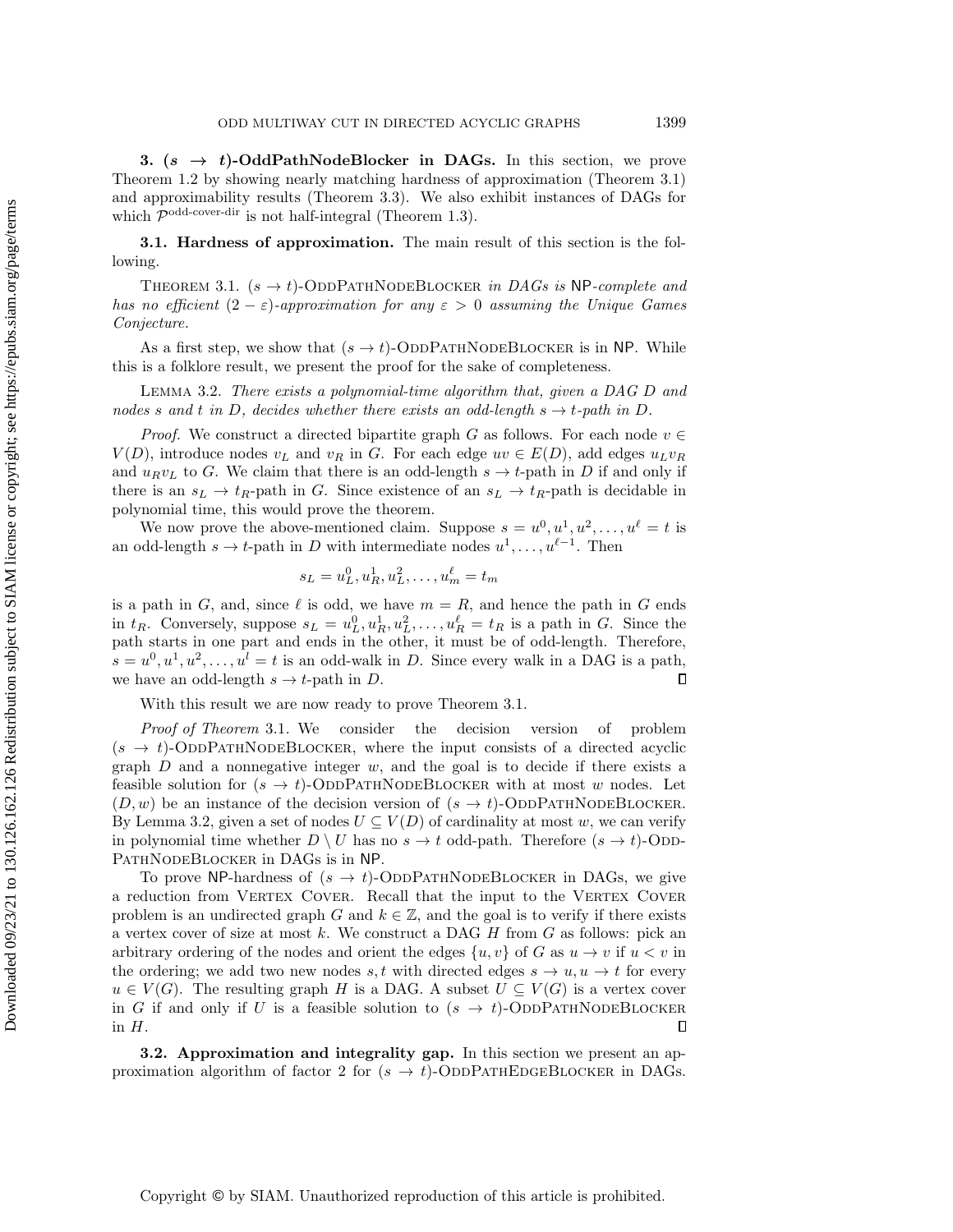This factor matches the lower bound on the hardness of approximation shown in section [3.1.](#page-14-3) We will use the following integer linear programming formulation of  $(s \rightarrow t)$ -ODDPATHEDGEBLOCKER and its LP-relaxation:

(3.1) min  
\n
$$
\sum_{e \in E(D)} c(e)x_e
$$
\nsubject to 
$$
\sum_{e \in P} x_e \ge 1 \qquad \forall \text{ odd-length } s \to t \text{ path } P \text{ in } D,
$$
\n
$$
x_e \in \{0, 1\} \qquad \forall e \in E(D),
$$

<span id="page-15-0"></span>where each binary variable  $x_e$  indicates whether e is in the solution. This integer program can then be relaxed to a linear program by replacing the constraints  $x_e \in$  $\{ 0, 1\}$  with  $x_e \geq 0$ . We denote the resulting LP as *odd-path blocker LP*.

THEOREM 3.3. There exists a 2-approximation algorithm for  $(s \rightarrow t)$ -ODDPATH-EDGEBLOCKER in DAGs.

Proof. Our algorithm uses a construction similar to what was described in the proof of Lemma [3.2.](#page-14-0) Let D be an instance of  $(s \rightarrow t)$ -ODDPATHEDGEBLOCKER with edge costs  $c : E \rightarrow \Bbb{R}_+$ . Construct the directed bipartite graph G with  $V (G) :=$  $\{ v_L, v_R : v \in V(D)\}$  and  $E(G) := \{ u_Lv_R, u_Rv_L : uv \in E(D)\}.$  Define the cost of the edges  $u_Rv_L$  and  $u_Lv_R$  to be  $c(uv)$ . Let  $X \subseteq E(G)$  be a minimum  $s_L \rightarrow t_R$ -cut in G. Let  $F := \{ uv : u_Lv_R \in X \text{ or } u_Rv_L \in X\}$  be the projection of the edges of X onto the edges of D. Claims [3.4](#page-15-1) and [3.5](#page-15-2) below prove that  $F$  is a 2-approximate solution for  $(s \rightarrow t)$ -ODDPATHEDGEBLOCKER in D.  $\Box$ 

<span id="page-15-1"></span>CLAIM 3.4. The set F is a feasible solution for  $(s \rightarrow t)$ -ODDPATHEDGEBLOCKER in D.

Proof. For the sake of contradiction, suppose not. Then there must exist an odd  $s \rightarrow t$ -path in  $D \setminus F$ . Let  $s = u^0, u^1, \ldots, u^\ell = t$  be such a path. We note that the edge  $u^i u^{i+1}$  is not in F for  $i = 0, 1, \ldots, \ell - 1$ . Thus,  $u^i_L u^{i+1}_R$  and  $u^i_R u^{i+1}_L$  are not in X. Hence,  $s_L = u_L^0, u_R^1, u_L^2, \dots, u_R^\ell = t_R$  is a path in G. This contradicts the feasibility of X as an  $s_L \rightarrow t_R$ -cut. Therefore F is a feasible solution.

Let  $x^*$  be an optimal solution to the odd-path blocker LP for D. Let  $c(x)$  denote the objective value of a feasible solution  $x$  to the odd-path blocker LP for  $D$ . We use the same notation to denote the cost of an  $s_L \rightarrow t_R$ -cut in G.

CLAIM 3.5. The cost of F is at most twice that of  $x^*$ .

*Proof.* We note that  $c(F) \leq c(X)$  by the construction of F. It would suffice to show that  $c(X) \leq 2c(x^*)$ .

Define  $Y : E(G) \rightarrow \mathbb{R}_+$  by setting  $Y (u_L v_R) = Y (u_R v_L) = x^*(uv)$ , and let  $c(Y) := \sum_{e \in E(G)} c_e Y(e)$ . We have that  $c(Y) = 2c(x^*)$ . We recall that any minimum  $s_L \rightarrow t_R$ -cut has the same value as an optimal solution to the following path blocking integer program, as well as its LP-relaxation:

<span id="page-15-2"></span>
$$
\min \sum_{e \in E(G)} w(e) y_e,
$$
  

$$
\sum_{e \in P} y_e \ge 1 \quad \forall \ s_L \to t_R \ \text{path } P \ \text{in } G,
$$
  

$$
y_e \in \{0, 1\} \quad \forall \ e \in E(G).
$$

Copyright © by SIAM. Unauthorized reproduction of this article is prohibited.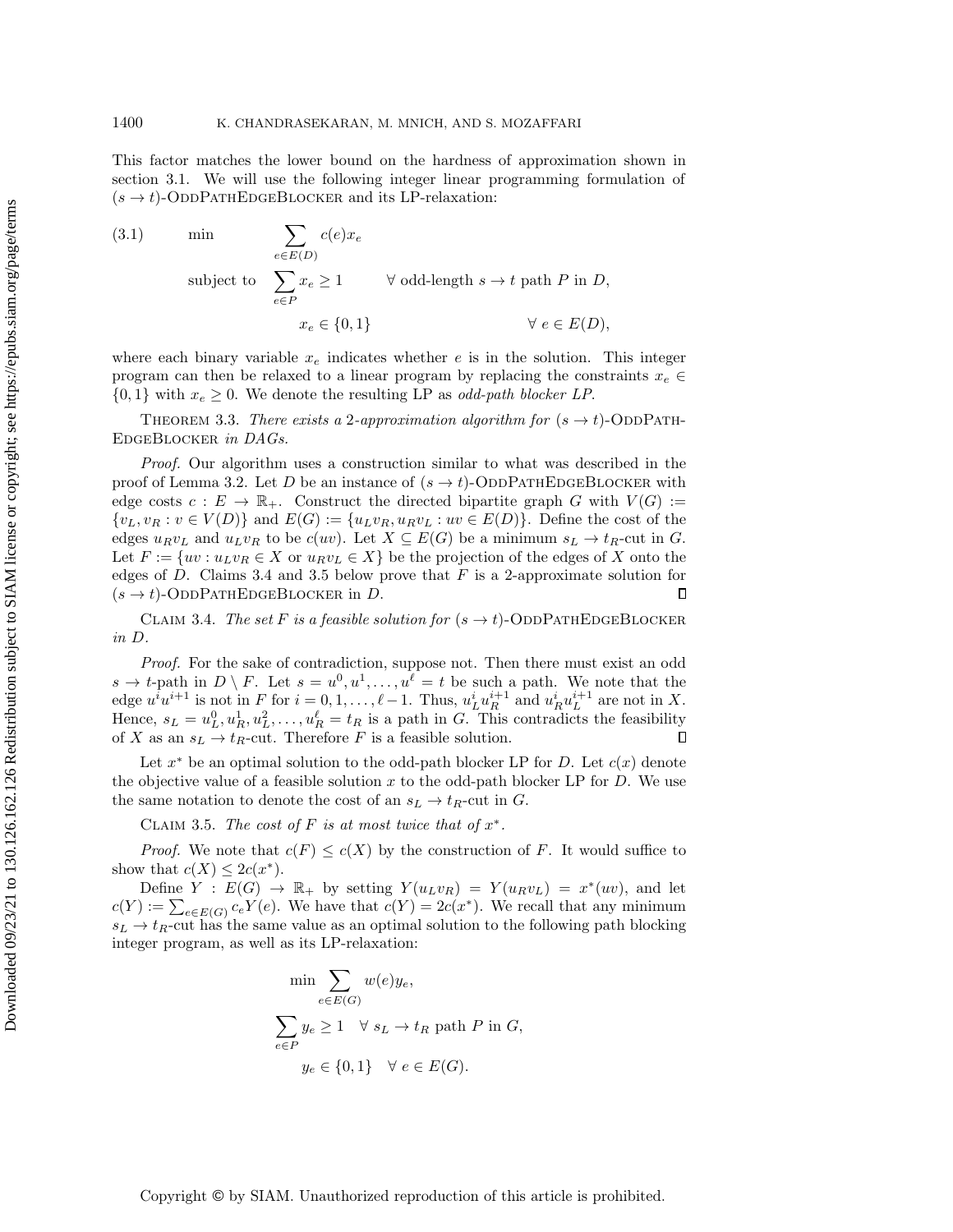Hence, it suffices to prove that  $Y$  is a feasible solution to the LP-relaxation of the above integer program. For the sake of contradiction, suppose it is not. This means that there is an  $s_L \rightarrow t_R$ -path  $s_L = u_L^0, u_R^1, u_L^2, \ldots, u_R^\ell = t_R$  in G, such that the sum of the Y-values over its edges is less than one. Since  $s<sub>L</sub>$  and  $t<sub>R</sub>$  are in different parts of G, the length  $\ell$  of this path must be odd. Now consider the path  $s = u^0, u^1, \ldots, u^{\ell} =$ t in D. The sum of  $x^*$ -values on its edges is also less than one, and since  $\ell$  is odd, this contradicts the feasibility of  $x^*$  to the odd-path blocker LP for D. Therefore Y must be feasible.  $\Box$ 

The proof of Theorem [3.3](#page-15-0) also yields the following corollary.

COROLLARY 3.6. The integrality gap of the odd-path blocker LP in DAGs is at most 2.

3.3. Extreme point structure of the odd-path cover polyhedron. In this section, we examine the extreme point structure of the polyhedron  $\mathcal{P}^{\text{odd-cover-dir}}$  de-fined in section [1](#page-0-1) but for the case of DAGs. Concretely,  $\mathcal{P}^{\text{odd-cover-dir}}$  in a DAG is the set of feasible solutions to the odd-path blocker LP defined in section [3.2](#page-14-4) and is given in the statement of Theorem [1.3.](#page-3-2) We say that a polyhedron is half-integral if each of its extreme points is a half-integral vector (i.e., each coordinate is an integer multiple of 1/2). Half-integrality is a desirable property in polyhedra associated with covering LPs, because it yields a simple rounding scheme that achieves an approxi-mation factor of 2. Schrijver and Seymour [\[33\]](#page-23-1) showed that  $\mathcal{P}^{\text{odd-cover}}$  in undirected graphs is half-integral. In this section, we exhibit a DAG for which  $\mathcal{P}^{\text{odd-cover-dir}}$  has a non-half-integral extreme point.

Proof of Theorem [1.3](#page-3-2). Consider the DAG in Figure [3.](#page-17-0) Subdivide every edge, except for the five thick edges in the top row, into two. All edges have unit cost. Let us denote the resulting DAG as  $\Gamma = (V, E)$ .

We first observe that in  $\Gamma$ , every odd-length path from s to t must use an odd number of the thick edges. Let  $m$  be the number of edges in this network. We introduce a solution  $x$  for this instance that is not half-integral. Set

$$
x(A) = 1/4
$$
,  $x(B) = 1/2$ ,  $x(C) = 1/4$ ,  $x(D) = 1/2$ ,  
\n $x(E) = 1/4$ ,  $x(F) = 1/4$ ,  $x(G) = 3/4$ ,  $x(H) = 1/4$ ,

and let  $x(e)$  be zero for every other edge e. The x-value of a subdivided edge is assigned to exactly one of the two resulting edges, with the value of the other edge being set to zero. It can be verified that  $x \in \mathcal{P}^{\text{odd-cover-dir}}$  for this instance.

Next, we show that this solution x is an extreme point of  $\mathcal{P}^{\text{odd-cover-dir}}$ ; i.e., x is an optimal solution to the odd-path blocker LP. For this, we find a solution to the dual linear program with the same objective value. Let  $\mathcal{Q}_{s\rightarrow t}$  be the collection of edge-sets corresponding to odd-length paths from  $s$  to  $t$ . As the dual of odd-path blocker LP, we obtain

(3.2) 
$$
\max \sum_{P \in \mathcal{Q}_{s \to t}} f_P
$$
  
subject to 
$$
\sum_{P \in \mathcal{Q}_{s \to t}: e \in P} f_P \le c(e) \text{ for each edge } e,
$$

$$
f_P \ge 0 \quad \forall P \in \mathcal{Q}_{s \to t}.
$$

Let us call the dual linear program an odd flow packing linear program. The dual formulation describes the problem of sending the maximum flow along odd-paths in

# Copyright © by SIAM. Unauthorized reproduction of this article is prohibited.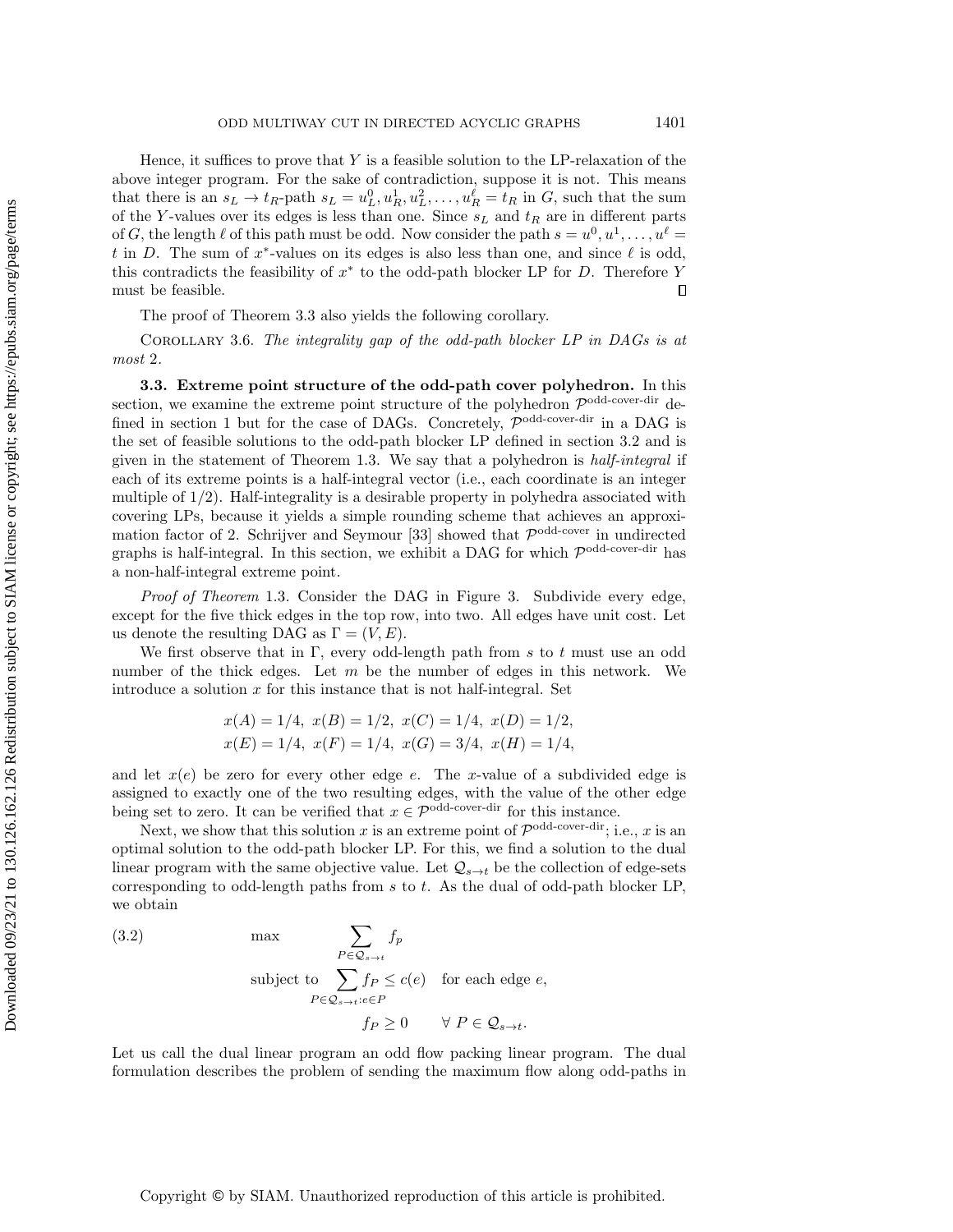<span id="page-17-0"></span>

FIG. 3. An instance of  $(s \rightarrow t)$ -ODDPATHEDGEBLOCKER. All edges are subdivided into two, except for the five thick edges in the top row.

the network, such that the amount of flow going through each edge does not exceed its capacity.

Consider the following paths in Figure [4:](#page-17-1)

 $P_1 = (29, 1, 2, 11, 12, 19, 20, 25, 26, 30, 31, 32),$  $P_2 = (29, 11, 12, 3, 4, 13, 14, 21, 22, 27, 28, 32),$  $P_3 = (29, 19, 20, 13, 14, 5, 6, 15, 16, 23, 24, 32),$  $P_4 = (29, 25, 26, 21, 22, 15, 16, 7, 8, 17, 18, 32),$  $P_5 = (29, 30, 31, 27, 28, 23, 24, 17, 18, 9, 10, 32)$  $P_6 = (29, 1, 2, 3, 4, 5, 6, 7, 8, 9, 10, 32).$ 

The dual solution that we introduce sends a flow of value  $1/2$  along each of  $P_1, P_2, \ldots, P_6$ . The total flow therefore would be 3. By the strong duality condition, the feasible solutions of an LP and its dual match only at optimal solutions. Therefore, the primal solution  $x$  is optimal.

<span id="page-17-1"></span>

FIG. 4. In this dual solution, flows of value  $1/2$  are being sent through  $p_1, p_2, \ldots, p_6$ .

Finally, we prove that the primal solution  $x$  is an extreme point of the polyhedron  $\mathcal{P}^{\text{odd-cover-dir}}$  for this instance. For this, we present m linearly independent constraints of the odd-path blocker linear program that are satisfied as equations by x. For each of the  $m-8$  edges that is not in the support of x, the nonnegativ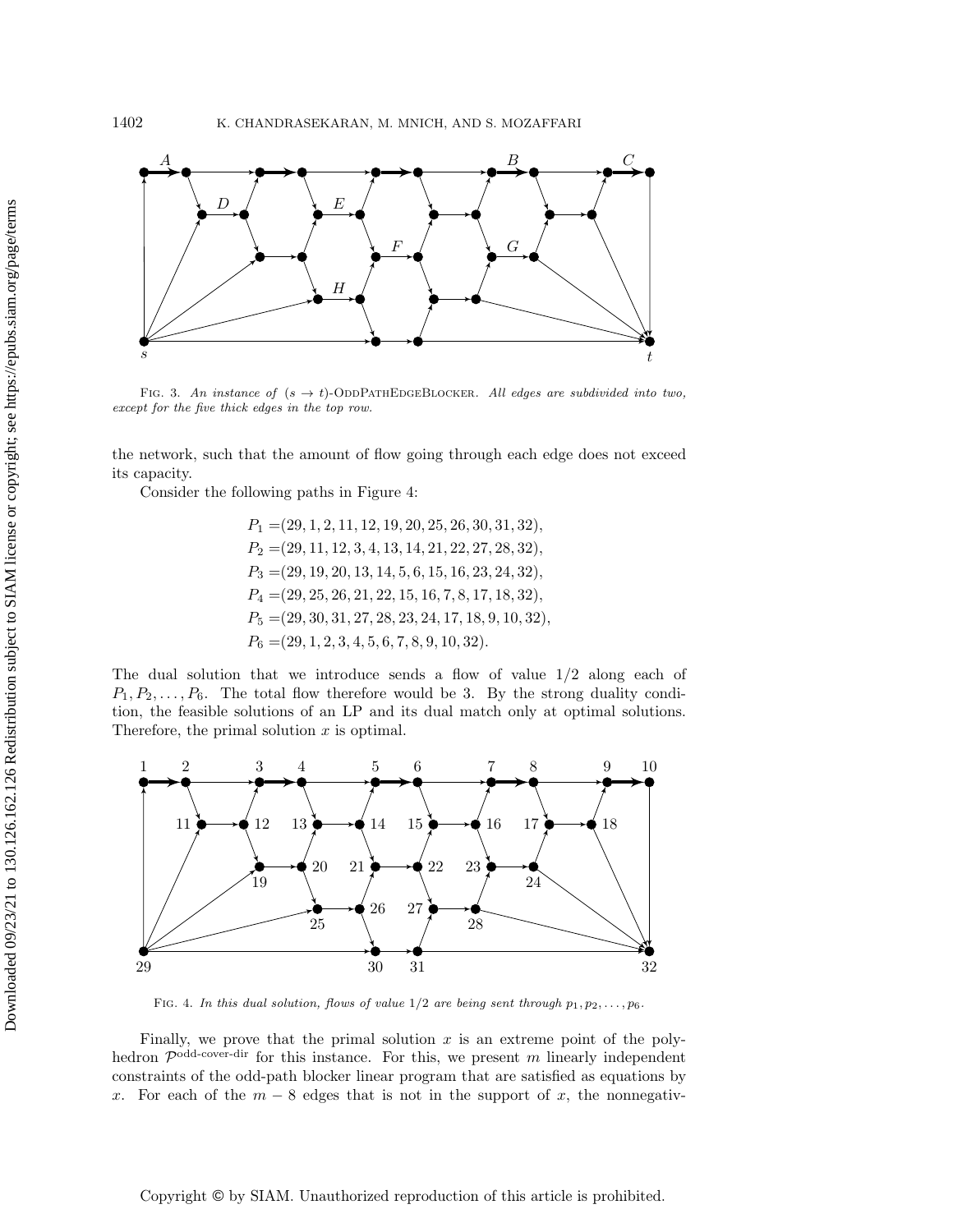ity constraint is tight. Consider  $P_1, P_2, \ldots, P_6$  above, along with the following two odd-length  $s \rightarrow t$ -paths in D:

$$
P_7 = (29, 1, 2, 3, 4, 5, 6, 15, 16, 23, 24, 32),
$$
  

$$
P_8 = (29, 11, 12, 3, 4, 5, 6, 7, 8, 17, 18, 32).
$$

We observe that the constraints corresponding to these paths are tight with respect to  $x$ . It remains to prove that these  $m$  constraints are linearly independent. Since each of the nonnegativity constraints has exactly one nonzero entry, and no two of them have the same nonzero entry, they are linearly independent. To prove that all of the constraints are linearly independent, it remains to show that the path constraints are linearly independent when restricted to the edges not in the support of  $x$ . This can be verified by computing the determinant of the corresponding constraint matrix.

<span id="page-18-0"></span>4.  $\{ s, t \}$ -OddPathEdgeBlocker in undirected graphs. In this section, we focus on the approximability of  $\{s, t\}$ -ODDPATHEDGEBLOCKER. We will show inapproximability results and an integrality gap instance which suggests that new techniques might be needed to improve on the approximation factor.

4.1. Hardness of approximation. In this section we prove Theorem [1.4,](#page-4-1) i.e.,  $\text{NP-hardness of } \{ s, t\}$ -ODDPATHEDGEBLOCKER.

THEOREM 1.4.  $\{ s, t \}$ -ODDPATHEDGEBLOCKER is NP-hard and has no efficient  $(6/5 - \varepsilon)$ -approximation under the assumption of the Unique Games Conjecture.

Proof. Edmonds gave a polynomial-time algorithm for deciding whether a given undirected graph with nodes s and t has an odd-length  $s - t$  path; cf. LaPaugh and Papadimitriou [\[19\]](#page-22-4). Therefore, given a candidate solution, one can verify its feasibility in polynomial time. Thus,  $\{ s, t \}$ -ODDPATHEDGEBLOCKER is in NP. We will show that the decision version of  $\{ s, t\}$ -ODDPATHEDGEBLOCKER is NP-complete by a polynomial-time reduction from MULTIWAYCUT. We recall that the input to MULTIWAYCUT is an undirected graph  $G$ , a collection T of nodes in G known as terminals and  $k \in \mathbb{Z}_+$ , and the goal is to verify if there exists a subset of at most k edges of G whose deletion ensures that no pair of terminals can reach each other.

Suppose  $(G, T, k)$  is an instance of MULTIWAYCUT where G is an undirected graph with n nodes and m edges, and  $T \subseteq V (G)$  is the set of terminals to be separated. We obtain a graph  $H$  from  $G$  as follows. Introduce nodes  $s, t, x_v, x_v'$ , and let  $H$  have vertex set  $V(H) := V(G) \cup \{ s, t \} \cup \{ x_v, x_v' : v \in T \}$ . Further, let H have edge set  $E(H) := E(G) \cup \{ \{ x_v, v\} , \{ x_v', v\} , \{ x_v, x_v'\} , \{ s, x_v\} , \{ t, x_v\} : v \in T\};$  replace every edge in  $E(H) \backslash E(G)$  by  $m+1$  parallel edges (see Figure [5\)](#page-19-0). For  $k \leq m$ , we claim that the MULTIWAYCUT instance  $(G, T, k)$  has a solution of size at most k if and only if the  $\{ s, t\}$ -ODDPATHEDGEBLOCKER instance H has a solution of size at most k.

Suppose  $F \subseteq E(G)$  is a solution to MULTIWAYCUT in  $(G, T)$ . If F is not a solution to  $\{s, t\}$ -ODDPATHEDGEBLOCKER in H, then there is an odd-path from s to t in  $H \setminus F$ . By construction, this path is of the form  $sP_1vP_2uP_3t$ , where  $v, u \in T$ . Hence, there is a  $v - u$ -path  $P_2$  in  $G \backslash F$ , contradicting the feasibility of F as a solution to MULTIWAYCUT in  $(G, T)$ .

Conversely, suppose  $F \subseteq E(H)$  is a solution to  $\{ s, t\}$ -ODDPATHEDGEBLOCKER in H of size at most k. Since  $k \leq m$ , and by construction, we may assume that  $F \subseteq E(G)$ . Suppose F is not a solution to MULTIWAYCUT in  $(G, T)$ . Then there is a  $v - u$ -path P in  $G \backslash F$  for some distinct  $u, v \in T$ . If P is even, then let Q be the path  $sx_vvPux'_ux_u t$  in G', and if P is odd, then let Q be the path  $sx_vvPux_u t$  in G'. In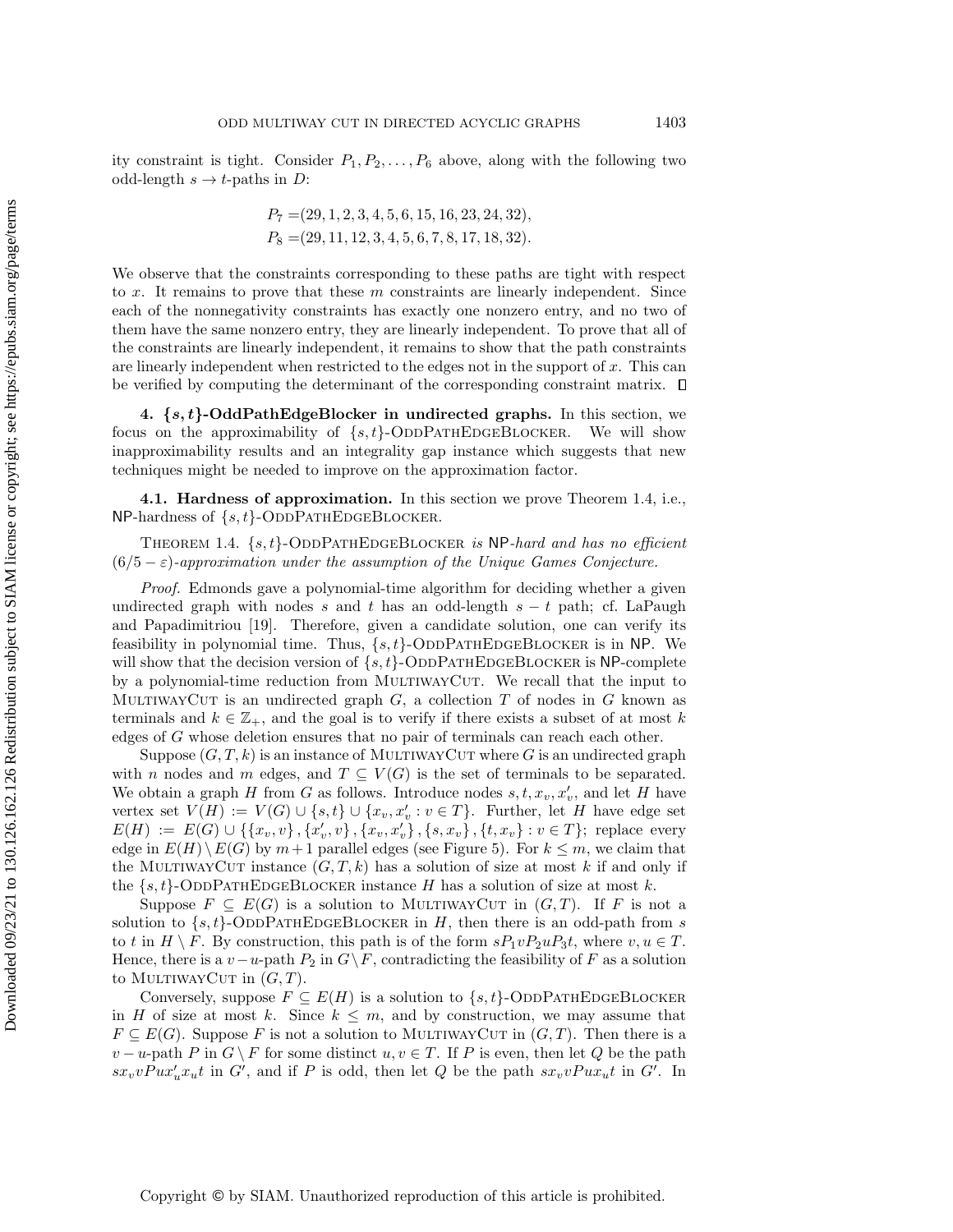<span id="page-19-0"></span>

(a) An instance of MULTIWAYCUT with ter- (b) The reduced instance of  $\{s, t\}$ -ODDPATHminal set  $\{ u, v\}$ . EdgeBlocker.

FIG. 5. Illustration of the reduction from MULTIWAYCUT to  $\{ s, t \}$ -ODDPATHEDGEBLOCKER.

both cases, the path Q is an odd-length  $s - t$  in  $H - F$ , contradicting the feasibility of F as a solution to  $\{ s, t\}$ -ODDPATHEDGEBLOCKER in  $(G, E^{\infty}, s, t)$ .

We note that the above reduction is an approximation-factor-preserving reduction. It is known that MULTIWAYCUT is  $\text{NP-hard}$  and does not admit a polynomialtime approximation scheme, unless  $\mathsf{P} = \mathsf{NP}$  [\[7\]](#page-22-20). Moreover, there is no efficient  $(6/5 - \varepsilon)$ -approximation for MULTIWAYCUT for any  $\epsilon > 0$  under the assumption of the Unique Games Conjecture [\[1,](#page-22-21) [25\]](#page-23-7). Hence, the results follow.  $\Box$ 

**4.2. Integrality gap.** By the half-integrality of the extreme points of  $P^{odd-cover}$ as established by Schrijver and Seymour [\[33\]](#page-23-1), we have a 2-approximation algorithm for  $\{s, t\}$ -ODDPATHEDGEBLOCKER by solving the LP-relaxation of the odd-path blocker LP. The following proposition shows that the integrality gap of the odd-path blocker LP is indeed 2, and hence we cannot hope to improve on the 2-approximation using the odd-path blocker LP.

LEMMA 4.1. The integrality gap of the following odd-path blocker LP for  $\{ s, t \}$ -ODDPATHEDGEBLOCKER is at least 2:

<span id="page-19-1"></span>
$$
\min \sum_{e \in E} c(e)x_e,
$$
\n
$$
\sum_{e \in P} x_e \ge 1 \qquad \forall \text{ odd-length } s - t\text{-paths } P \text{ in } G,
$$
\n
$$
x_e \ge 0, \qquad e \in E(G).
$$

*Proof.* For every  $k \in \mathbb{Z}_+$ , we construct a graph G for which the integrality gap of the odd-path blocker LP is at least  $2(1 - 1/k)$ . Let  $S_k$  be the star graph on k nodes (i.e.,  $V(S_k) := \{ u_1, u_2, \ldots, u_k\}$  and  $E(S_k) := \{ u_iu_k : i \in \{ 1, \ldots, k - 1\} \}$ ). Let T be the set of leaves of  $S_k$ . Let G be the graph obtained from  $(S_k, T)$  by applying the construction in the proof of Theorem [1.4.](#page-4-1) An optimal solution to the odd-path blocker LP for G assigns the value  $1/2$  to every edge of  $S_k$ , while an optimal integral solution removes all but one edges of  $S_k$  that are in G. Therefore, the ratio of the integral solution to the fractional solution is  $(k-1)/(k/2) = 2(1-1/k)$ .  $\Box$ 

The same arguments as in Lemma [4.1](#page-19-1) also show that the integrality gap of the odd-path node blocker LP for  $\{s, t\}$ -ODDPATHNODEBLOCKER is also at least 2.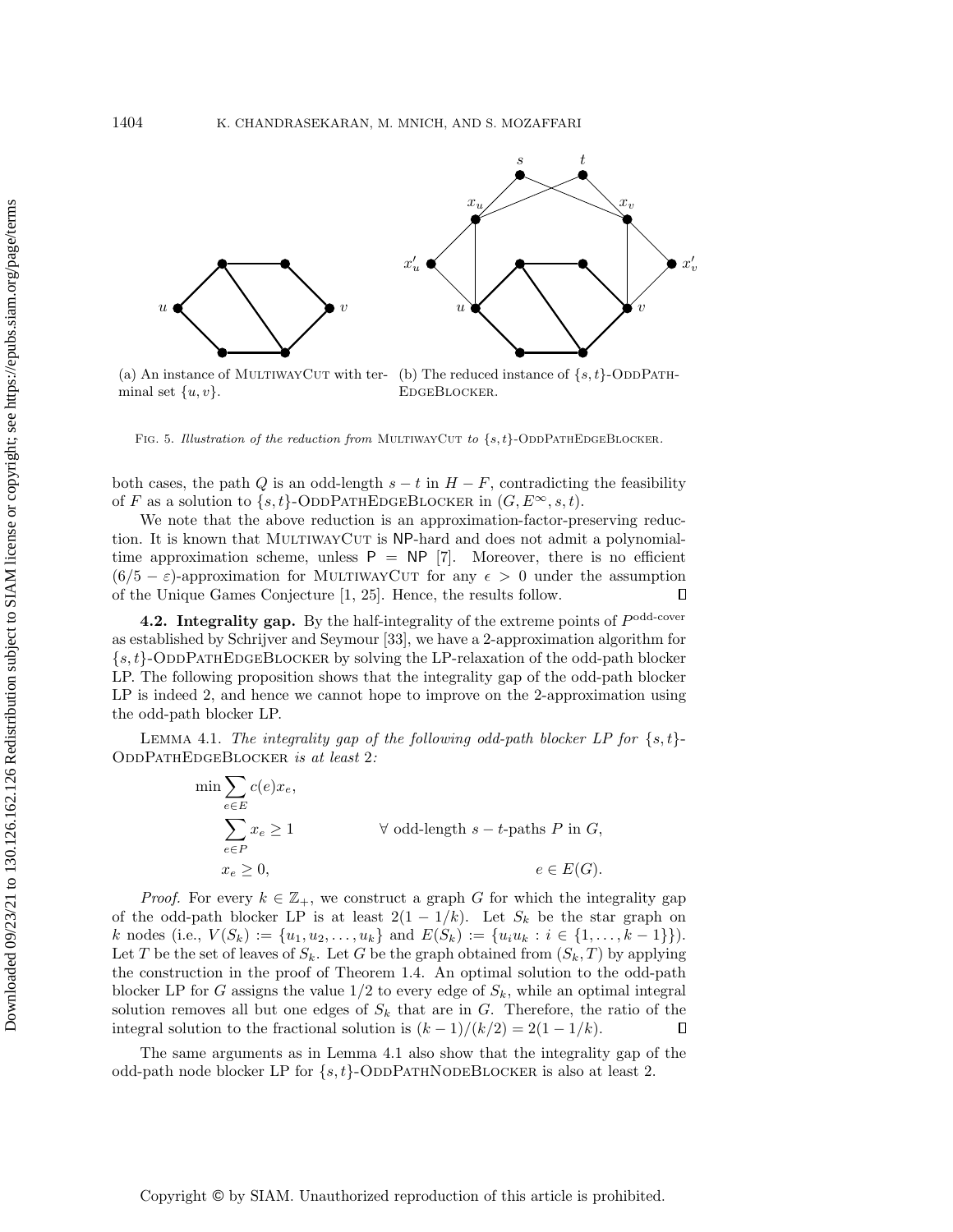<span id="page-20-1"></span>5. Discussion. In this work, we studied a natural cut problem with parity constraints in undirected and directed graphs. Our main results are fixed-parameter algorithms parameterized by the solution size, as well as constant-factor polynomialtime approximation algorithms and inapproximability reductions.

Several questions lend themselves to future work. First, it would be interesting to determine the exact approximability bound achievable in polynomial time for ODD-MULTIWAYEDGECUT in undirected graphs, closing the gap between the lower bound of 6/5 and the upper bound of 2.

Second, an important line of investigation in parameterized complexity is the design of fixed-parameter algorithms that have the best possible asymptotic dependence on the parameters (modulo the Exponential-Time Hypothesis), with only linear time dependence on the instance size [\[10,](#page-22-12) [13,](#page-22-22) [23,](#page-22-11) [24,](#page-22-23) [27,](#page-23-3) [29\]](#page-23-8). Thus, it would be interesting to know whether the proposed fixed-parameter algorithms for ODDMULTIWAYNODE-CUT in DAGs can be expedited to run in time  $2^{\tilde{O}(k)} \cdot O(n)$ .

Finally, we ask about the parameterized complexity of the common generalization of ODDMULTIWAYNODECUT and MULTICUT known as ODD MULTICUT: given a graph G with terminal pairs  $\{ s_1, t_1\} , \ldots, \{ s_p, t_p\}$  and an integer k, decide if some set S of at most k nodes intersects all odd-paths between  $s_i$  and  $t_i$  for  $i = 1, \ldots, p$ . Does this problem admit a fixed-parameter algorithm parameterized by the solution size k?

Appendix A. Equivalence of OddMultiwayEdgeCut and OddMultiwayNodeCut. In this section, we show an approximation-preserving and parameterpreserving equivalence between ODDMULTIWAYEDGECUT and ODDMULTIWAYNODE-CUT in directed graphs. To establish the notation, we restate the definitions of the two problems.

Parameter:  $k$ 

protected edges, and an integer  $k \in \mathbb{Z}_+$ . Task: Verify if there exists an odd multiway edge cut of  $T$  in  $G$  of size at most k and disjoint from  $E^\infty$ , that is, a set  $M \subseteq E(G) \setminus E^\infty$  of edges that intersects every odd T-path in G.

Input: A DAG G with a set  $T \subseteq V (G)$  of terminal nodes, a set  $E^\infty \subseteq E(G)$  of

 $ODDMULTIWAYNODECUT$  Parameter:  $k$ Input: A DAG G with a set  $T \subseteq V$  of terminal nodes, a set  $V^{\infty} \subseteq V (G)$  of protected nodes, and an integer  $k \in \mathbb{Z}_+$ .

Task: Verify if there exists an odd multiway node cut in G of size at most k and disjoint from  $V^{\infty}$ , that is, a set  $M \subseteq V (G) \setminus V^{\infty}$  of nodes that intersects every odd T-path in G.

<span id="page-20-0"></span>Lemma A.1. There exist approximation-preserving and parameter-preserving reductions between ODDMULTIWAYEDGECUT in directed graphs and ODDMULTI-WAYNODECUT in directed graphs.

Proof. We first show an approximation-preserving and parameter-preserving reduction from ODDMULTIWAYEDGECUT to ODDMULTIWAYNODECUT. Let  $\mathcal{I} = (G, E^{\infty}, T, k)$  be an instance of the ODDMULTIWAYEDGECUT problem in directed graphs. We create a new graph G' by subdividing every edge  $e \in E(G) \setminus E^\infty$ into three edges, by introducing two new nodes  $x_e$  and  $y_e$ . By construction, G'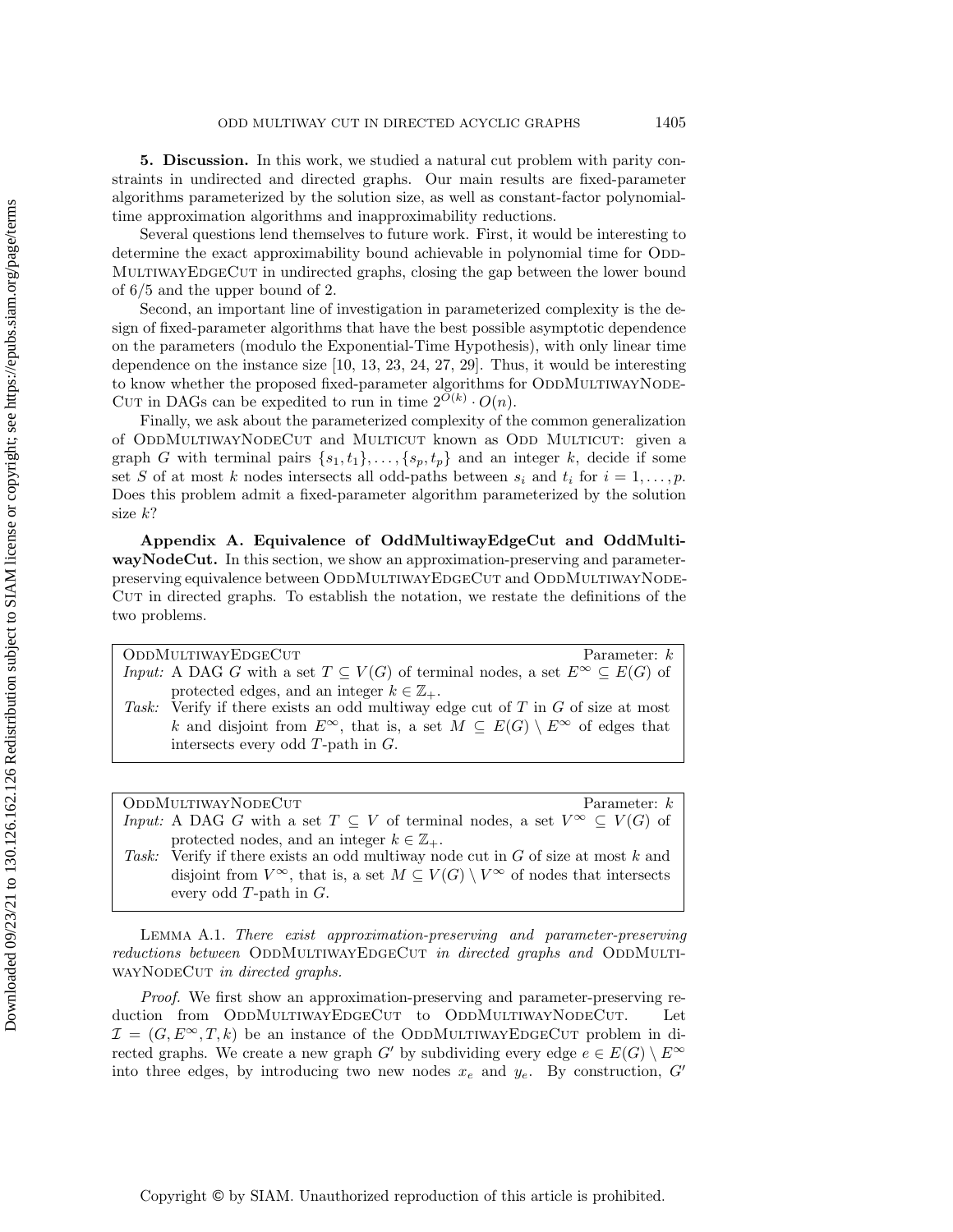is a directed graph too. Define  $V^{\infty} := V (G)$ . We claim that the instance  $\mathcal I$  of ODDMULTIWAYEDGECUT has a solution of size, say  $r$ , if and only if the instance  $\mathcal{I}' = (G', V^{\infty}, T, k)$  of ODDMULTIWAYNODECUT has a solution of size r.

Let  $M \subseteq E(G) \setminus E^\infty$  be an odd edge multiway cut in G. We claim that  $M' := \{ x_e : e \in M \}$  is an odd multiway cut in G'. Let P' be an odd T-path in G'. Let P be the corresponding path in G. By construction, P has the same parity as  $P'$ and therefore is odd. Since  $M$  is an odd multiway cut in  $G$ , it must contain an edge  $e \in E(P)$ . Therefore, M' contains  $x_e$ . Thus, every odd T-path in G' intersects M'. Hence,  $\dot{M}$  is a solution for the instance  $\mathcal{I}'$  of the ODDMULTIWAYNODECUT problem. Moreover,  $|M'| = |M|$ .

Conversely, let  $N'$  be a solution to the instance  $\mathcal{I}'$  of the ODDMULTIWAYNODE-CUT problem. Define  $N := \{ e : x_e \in N\}'$  or  $y_e \in N'\}$ . By construction, N is disjoint from  $E^\infty$ . Let P be an odd T-path in G, and let P' be the corresponding path in G'. The path  $P'$  is an odd T-path in G'. Since N' is an odd multiway node cut in G', it must contain a node  $v \in V (P')$ . Since  $V (G) \subseteq V^{\infty}$ , it must be the case that  $v \in \bigcup_{e \in E(G)} \{ x_e, y_e\}$ . Suppose  $v \in \{ x_e, y_e\}$  for some  $e \in E(G)$ . By construction, we have  $e \in N$ . Therefore, N includes an edge from every odd T-path in G. Thus,  $N$  is a solution to the instance  $\mathcal I$  of the ODDMULTIWAYEDGECUT problem. Moreover,  $|N| = |N'|$ . We next show an approximation-preserving and parameterpreserving reduction from ODDMULTIWAYNODECUT to ODDMULTIWAYEDGECUT. Let  $\mathcal{I} = (G, V^{\infty}, T, k)$  be an instance of the ODDMULTIWAYNODECUT problem in directed graphs. We create a new graph  $G'$  as follows. For every node  $v \in V (G)$ , we create three nodes  $v_{\text{in}}$ ,  $v_{\text{mid}}$ , and  $v_{\text{out}}$  and put an edge from  $v_{\text{in}}$  to  $v_{\text{mid}}$  and an edge from  $v_{\text{mid}}$  to  $v_{\text{out}}$ . For every edge  $uv \in E(G)$ , we put an edge from  $u_{\text{out}}$  to  $v_{\text{in}}$  in  $G'$ . Define  $E^\infty := \{ u_{\text{out}} v_{\text{in}} : uv \in E(G) \} \cup \{ v_{\text{in}} v_{\text{mid}}, v_{\text{mid}} v_{\text{out}} : v \in V^\infty \}$  and define T' as  $\{ t_{\rm in} : t \in T \}$ . We claim that the instance  $\mathcal I$  of the ODDMULTIWAYNODECUT problem has a solution of size, say r, if and only if the instance  $\mathcal{I}' := (G', E^\infty, T', k)$  of ODDMULTIWAYEDGECUT has a solution of size  $r$ .

Let  $M \subseteq V (G)$  be a solution to the instance  $\mathcal I$  of the ODDMULTIWAYEDGECUT. We claim that  $M' := \{ v_{mid}v_{out} : v \in M \}$  is an odd multiway cut in G'. By construction, M' is disjoint from  $E^\infty$ . We show that it intersects every odd T'-path in G'. Let P' be an odd T'-path in  $G'$ . Let P be the corresponding path in G. By construction, P has the same parity as  $P'$  and therefore is odd. Since M is an odd multiway cut in G, it must contain a node  $v \in V (P)$ . Therefore, M' contains  $v_{\rm mid} v_{\rm out}$ . Thus, every odd T'-path in G' intersects M'. Hence, M' is a solution for the instance  $\mathcal{I}'$  of ODDMULTIWAYEDGECUT. Moreover  $|M'| = |M|$ .

Conversely, suppose  $N'$  is a solution to the instance  $\mathcal{I}'$  of the ODDMULTIWAY-NODECUT problem. Define  $N := \{ v : v_{\text{in}}v_{\text{mid}} \in N\}$  or  $v_{\text{mid}}v_{\text{out}} \in N'\}$ . By construction, N is disjoint from  $V^{\infty}$ . Let P be an odd T-path in G, and let P' be the corresponding T'-path in G'. The path P' is an odd T'-path in G'. Since N' is an odd multiway edge cut in G', it must contain an edge  $e \in E(P')$ . By choice of  $E^{\infty}$ , the edge e has to be in  $\{ v_{\text{in}} v_{\text{mid}}, v_{\text{mid}} v_{\text{out}} : v \in V (G) \setminus V^{\infty} \}$ . Suppose  $e \in \{ v_{\text{in}} v_{\text{mid}} \}$ for some  $v \in V (G) \setminus V^{\infty}$ . By construction,  $v \in N$ . Therefore, N includes a node from every odd T-path in G. Thus, N is a solution to the instance  $\mathcal I$  of the ODDMULTI-WAYNODECUT problem. Moreover  $|N| = |N'|$ .  $\Box$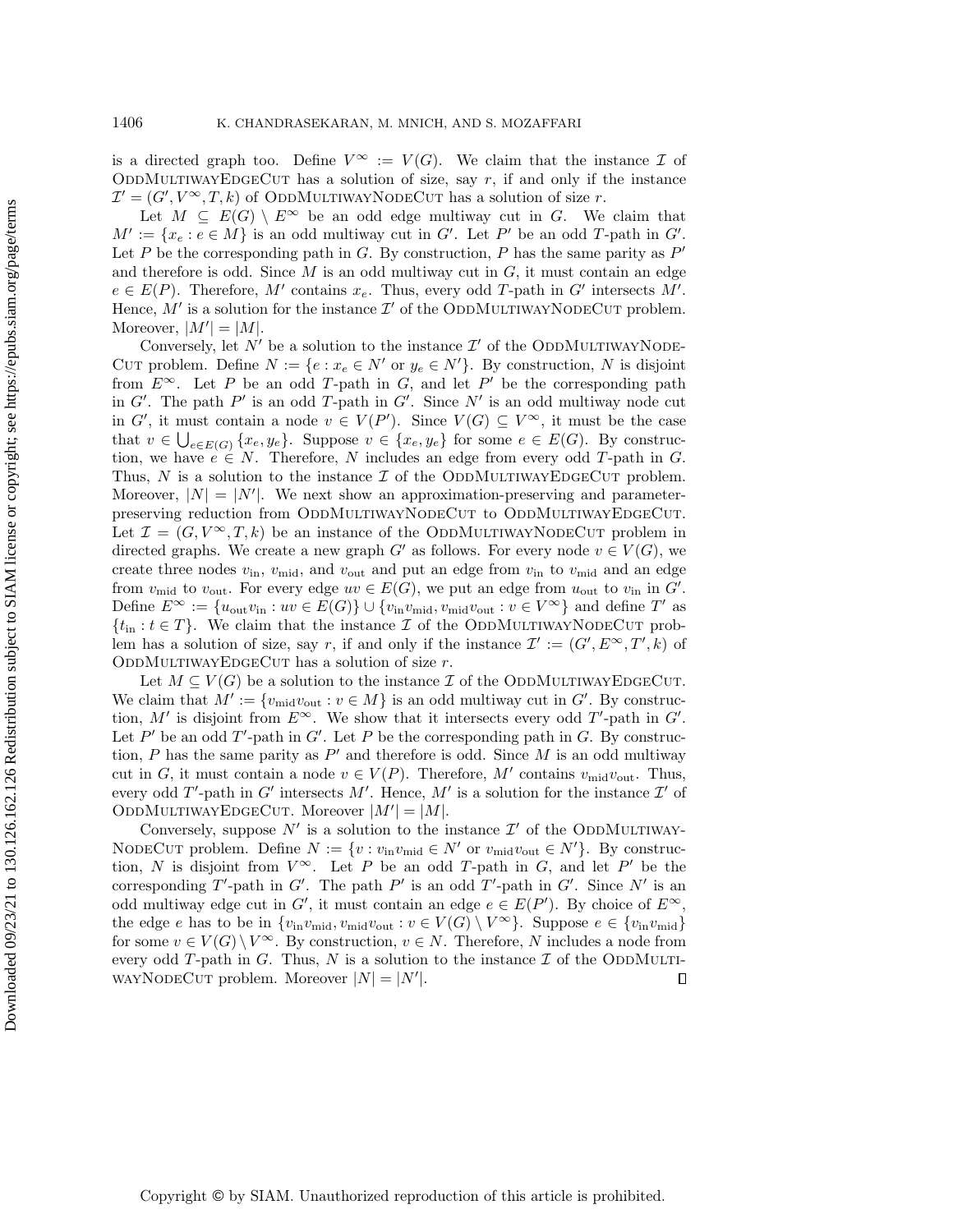#### REFERENCES

- <span id="page-22-21"></span>[1] H. Angelidakis, Y. Makarychev, and P. Manurangsi, An improved integrality gap for the Călinescu-Karloff-Rabani relaxation for multiway cut, in Proceedings of the 19th International Conference on Integer Programming and Combinatorial Optimization (IPCO 2017), Waterloo, ON, Canada, Lecture Notes in Comput. Sci. 10328, Springer, Cham, 2017, pp. 39-50.
- <span id="page-22-7"></span>[2] K. Bringmann, D. Hermelin, M. Mnich, and E. J. van Leeuwen, Parameterized complexity dichotomy for Steiner multicut, J. Comput. System Sci., 82 (2016), pp. 1020–1043.
- <span id="page-22-19"></span>[3] R. CHITNIS, M. CYGAN, M. HAJIAGHAYI, AND D. MARX, *Directed subset feedback vertex set is* fixed-parameter tractable, ACM Trans. Algorithms, 11 (2015), 28.
- <span id="page-22-8"></span>[4] R. CHITNIS, M. HAJIAGHAYI, AND D. MARX, Fixed-parameter tractability of directed multiway cut parameterized by the size of the cutset, SIAM J. Comput., 42 (2013), pp. 1674--1696.
- <span id="page-22-0"></span>[5] M. Chudnovsky, J. Geelen, B. Gerards, L. Goddyn, M. Lohman, and P. Seymour, Packing non-zero A-paths in group-labelled graphs, Combinatorica, 26 (2006), pp. 521-532.
- <span id="page-22-6"></span>[6] M. Cygan, F. V. Fomin, \L. Kowalik, D. Lokshtanov, D. Marx, M. Pilipczuk, M. Pilipczuk, and S. Saurabh, Parameterized Algorithms, Springer, Cham, 2015.
- <span id="page-22-20"></span>E. DAHLHAUS, D. S. JOHNSON, C. H. PAPADIMITRIOU, P. D. SEYMOUR, AND M. YANNAKAKIS, The complexity of multiterminal cuts, SIAM J. Comput., 23 (1994), pp. 864-894.
- <span id="page-22-2"></span>J. EDMONDS, Maximum matching and a polyhedron with 0, 1-vertices, J. Res. Nat. Bur. Standards Sect. B, 69 (1965), pp. 125-130.
- <span id="page-22-3"></span>J. EDMONDS, Paths, trees, and flowers, Canad. J. Math., 17 (1965), pp. 449-467.
- <span id="page-22-12"></span>[10] M. ETSCHEID AND M. MNICH, Linear kernels and linear-time algorithms for finding large cuts, Algorithmica, 80 (2018), pp. 2574-2615.
- <span id="page-22-5"></span>[11] M. GRÖTSCHEL, L. LOVÁSZ, AND A. SCHRIJVER, Geometric Algorithms and Combinatorial Optimization, 2nd ed., Algorithms and Combin. 2, Springer-Verlag, Berlin, 1993.
- <span id="page-22-1"></span>[12] S. IBRAHIMPUR AND C. SWAMY, Min-max theorems for packing and covering odd  $(u, v)$ -trails, in Proceedings of the 19th International Conference on Integer Programming and Combinatorial Optimization (IPCO 2017), Waterloo, ON, Canada, Lecture Notes in Comput. Sci. 10328, Springer, Cham, 2017, pp. 279-291.
- <span id="page-22-22"></span>[13] Y. Iwata, K. Oka, and Y. Yoshida, Linear-time FPT algorithms via network flow, in Proceedings of the Twenty-Fifth Annual ACM-SIAM Symposium on Discrete Algorithms (SODA 2014), SIAM, Philadelphia, 2014, pp. 1749-1761.
- <span id="page-22-13"></span>[14] B. M. P. Jansen, M. Pilipczuk, and E. J. van Leeuwen, A deterministic polynomial kernel for odd cycle transversal and vertex multiway cut in planar graphs, in Proceedings of the 36th International Symposium on Theoretical Aspects of Computer Science (STACS 2019), LIPIcs. Leibniz Int. Proc. Inform. 126, Schloss Dagstuhl. Leibniz-Zent. Inform., Wadern, 2019, 39.
- <span id="page-22-14"></span>[15] N. KAKIMURA AND K.-I. KAWARABAYASHI, Fixed-parameter tractability for subset feedback set problems with parity constraints, Theoret. Comput. Sci., 576 (2015), pp. 61-76.
- <span id="page-22-16"></span>[16] S. KHOT AND O. REGEV, Vertex cover might be hard to approximate to within  $2 - \epsilon$ , J. Comput. System Sci., 74 (2008), pp. 335-349.
- <span id="page-22-15"></span>[17] S. Kolay, D. Lokshtanov, F. Panolan, and S. Saurabh, Quick but odd growth of cacti, Algorithmica, 79 (2017), pp. 271-290.
- <span id="page-22-9"></span>[18] S. KRATSCH AND M. WAHLSTRÖM, Compression via matroids: A randomized polynomial kernel for odd cycle transversal, ACM Trans. Algorithms, 10 (2014), 20.
- <span id="page-22-4"></span>[19] A. S. LaPaugh and C. H. Papadimitriou, The even-path problem for graphs and digraphs, Networks, 14 (1984), pp. 507-513.
- <span id="page-22-17"></span>[20] D. LOKSHTANOV, P. MISRA, M. S. RAMANUJAN, AND S. SAURABH, *Hitting selected (odd) cycles*, SIAM J. Discrete Math., 31 (2017), pp. 1581–1615.
- <span id="page-22-18"></span>[21] D. Lokshtanov, N. S. Narayanaswamy, V. Raman, M. S. Ramanujan, and S. Saurabh, Faster parameterized algorithms using linear programming, ACM Trans. Algorithms, 11 (2014), 15.
- <span id="page-22-10"></span>[22] D. LOKSHTANOV AND M. S. RAMANUJAN, Parameterized tractability of multiway cut with parity constraints, in Automata, Languages, and Programming: Part I (ICALP 2012), Lecture Notes Comput. Sci. 7391, Springer, Heidelberg, 2012, pp. 750-761.
- <span id="page-22-11"></span>[23] D. LOKSHTANOV, M. S. RAMANUJAN, S. SAURAB, AND M. ZEHAVI, *Parameterized complexity* and approximability of directed odd cycle transversal, in Proceedings of the Thirty-First Annual ACM-SIAM Symposium on Discrete Algorithms (SODA 2020), SIAM, Philadelphia, 2020, pp. 2181-2200.
- <span id="page-22-23"></span>[24] D. LOKSHTANOV, M. S. RAMANUJAN, AND S. SAURABH, When recursion is better than iteration: A linear-time algorithm for acyclicity with few error vertices, in Proceedings of